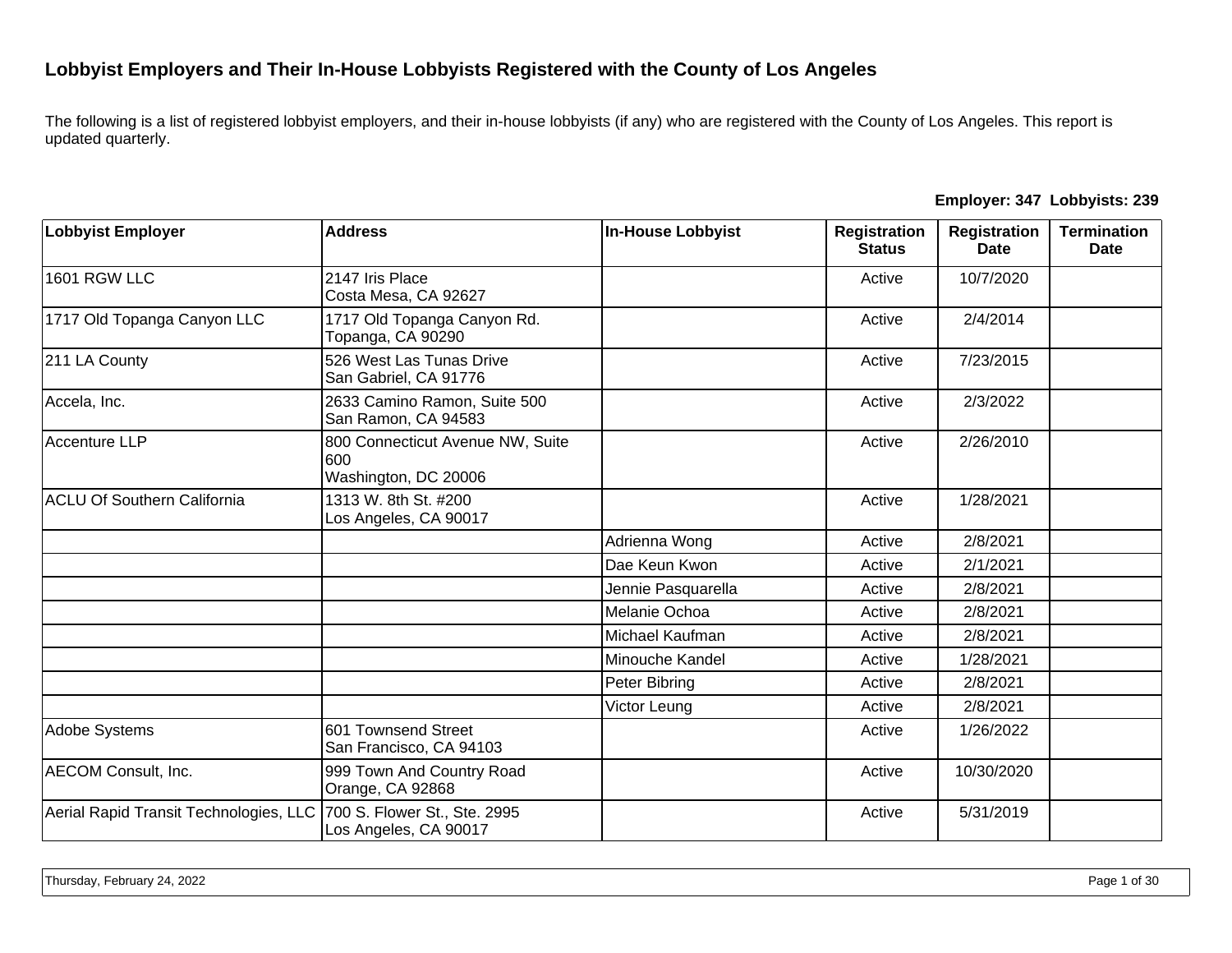| <b>Lobbyist Employer</b>                              | <b>Address</b>                                                           | <b>In-House Lobbyist</b> | <b>Registration</b><br><b>Status</b> | <b>Registration</b><br><b>Date</b> | <b>Termination</b><br><b>Date</b> |
|-------------------------------------------------------|--------------------------------------------------------------------------|--------------------------|--------------------------------------|------------------------------------|-----------------------------------|
| Aetna/CVS                                             | 2677 N. Main St.<br>Suite 500<br>Santa Ana, CA 92705                     |                          | Active                               | 11/11/2021                         |                                   |
| <b>Affirmed Housing Group</b>                         | 13520 Evening Creek Drive North,<br>Suite 160<br>San Diego, CA 92128     |                          | Active                               | 1/26/2017                          |                                   |
| Airbnb, Inc.                                          | 888 Brannan Street<br>San Francisco, CA 94103                            |                          | Active                               | 9/20/2017                          |                                   |
|                                                       |                                                                          | John Choi                | Active                               | 11/15/2018                         |                                   |
| <b>Alfred Santos</b>                                  | 5220 Van Norman Road<br>Pico Rivera, CA 90660                            |                          | Active                               | 2/19/2013                          |                                   |
| Amazon.Com Services LLC                               | 601 New Jersey Avenue NW<br>Suite 900<br>Washington, DC 20001            |                          | Active                               | 2/25/2019                          |                                   |
| American Beverage Association                         | 1275 Pennsylvania Avenue NW<br><b>Suite 1100</b><br>Washington, DC 20004 |                          | Active                               | 6/7/2012                           |                                   |
| American Cancer Society Cancer<br>Action Network Inc. | 1029 J Street, Suite 450<br>Sacramento, CA 95814                         |                          | Active                               | 8/21/2015                          |                                   |
|                                                       |                                                                          | Primo Castro             | Active                               | 8/21/2015                          |                                   |
| American Century Investment Services,<br>Inc          | , 4500 Main Street<br>Kansas City, MO 64111                              |                          | Active                               | 4/24/2018                          |                                   |
|                                                       |                                                                          | Juliana Hastings         | Active                               | 1/28/2019                          |                                   |
| American Chemistry Council                            | 1121 L Street, Suite 609<br>Sacramento, CA 95814                         |                          | Active                               | 10/30/2009                         |                                   |
| American Funds Distributors, Inc.                     | 333 S. Hope Street<br>31st Floor<br>Los Angeles, CA 90071                |                          | Active                               | 7/11/2014                          |                                   |
|                                                       |                                                                          | Michael Bowman           | Active                               | 7/11/2014                          |                                   |
|                                                       |                                                                          | Vince Ortega             | Active                               | 1/20/2017                          |                                   |
| American Tower                                        | 10 Presidential Way<br>Woburn, MA 01801                                  |                          | Active                               | 2/22/2019                          |                                   |
| Amor Ranch LLC                                        | 26500 Agoura Road<br>Suite 102-601<br>Calabasas, CA 91302                |                          | Active                               | 5/1/2019                           |                                   |
| Anchor Retreat Center Corp.                           | 10000 Foothill Blvd.<br>Lakeview Terrace, CA 91342                       |                          | Active                               | 1/19/2021                          |                                   |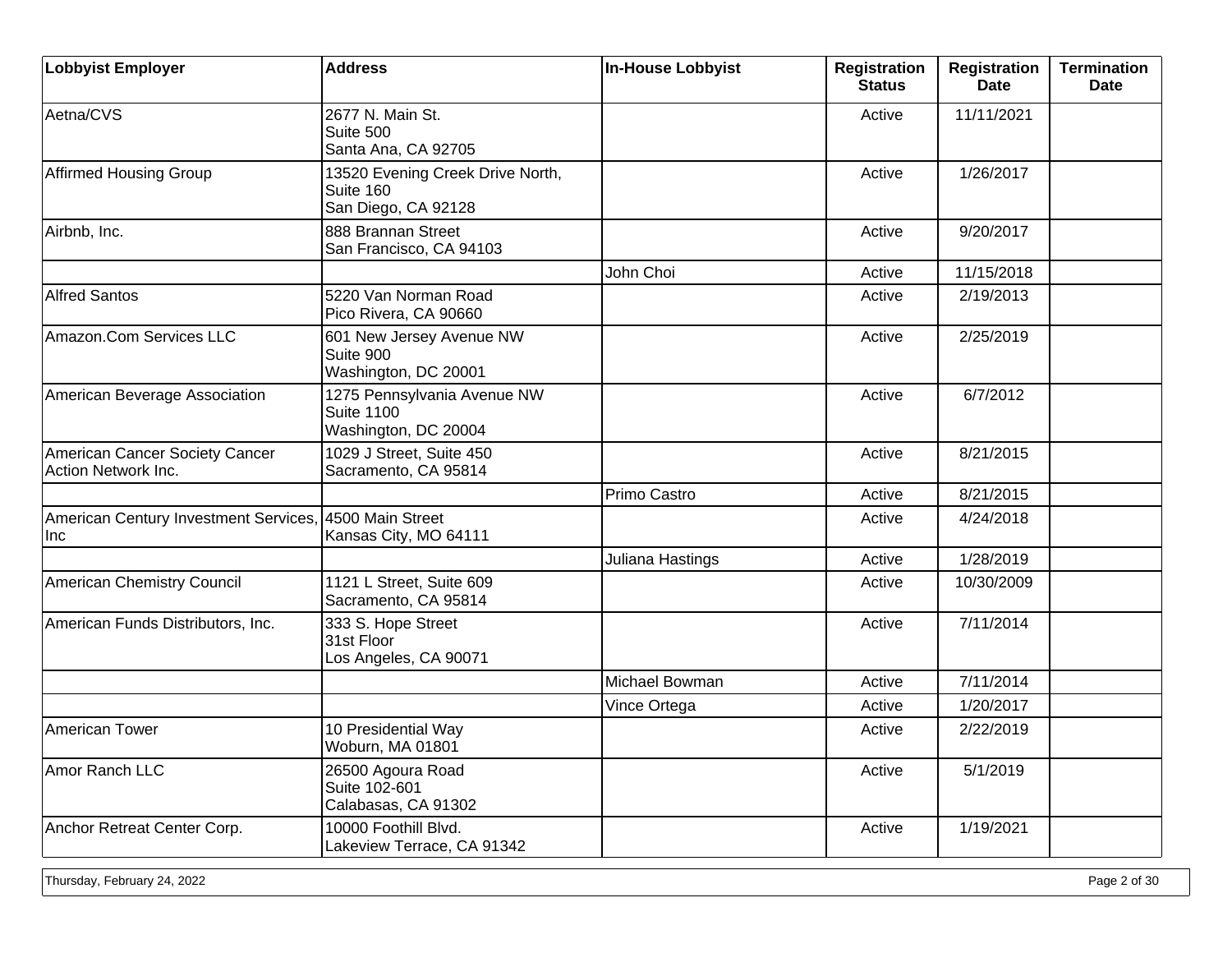| <b>Lobbyist Employer</b>                        | <b>Address</b>                                                | In-House Lobbyist       | <b>Registration</b><br><b>Status</b> | <b>Registration</b><br><b>Date</b> | <b>Termination</b><br><b>Date</b> |
|-------------------------------------------------|---------------------------------------------------------------|-------------------------|--------------------------------------|------------------------------------|-----------------------------------|
| Anchorage Capital Group, L.L.C.                 | 610 Broadway, 5th Floor<br>New York, NY 10012                 |                         | Active                               | 7/26/2021                          |                                   |
|                                                 |                                                               | Gardner La Motte        | Active                               | 7/26/2021                          |                                   |
|                                                 |                                                               | Meghan Curran           | Active                               | 7/26/2021                          |                                   |
|                                                 |                                                               | <b>Michael Charlton</b> | Active                               | 7/26/2021                          |                                   |
| ANGELO GORDON & CO. L.P.                        | <b>245 PARK AVENUE</b><br>New York, NY 10167                  |                         | Active                               | 5/14/2018                          |                                   |
|                                                 |                                                               | Aliana Spungen          | Active                               | 5/14/2018                          |                                   |
| Angelo Paparella                                | 26500 W. Agoura Rd., Ste. 102-146<br>Calabalas, CA 91302      |                         | Active                               | 1/7/2020                           |                                   |
| Angelus Block Co., Inc.                         | 11374 Tuxford St.<br>Sun Valley, CA 91352                     |                         | Active                               | 2/17/2021                          |                                   |
| Antara Capital, LP                              | 55 Hudson Yards, 47Th Floor, Suite C<br>New York, NY 10001    |                         | Active                               | 8/11/2021                          |                                   |
|                                                 |                                                               | Kate Hechinger Ivers    | Active                               | 10/28/2021                         |                                   |
|                                                 |                                                               | Paul Lucas              | Active                               | 8/13/2021                          |                                   |
| Anthem, Inc.                                    | 1121 L Street, Suite 500<br>Sacramento, CA 95814              |                         | Active                               | 9/17/2015                          |                                   |
| Antin Infrastructure Partners SAS               | 374 Rue Saint-Honoré, Paris, France<br>Sacramento, CA 95814   |                         | Active                               | 11/15/2018                         |                                   |
|                                                 |                                                               | Sebastien Lecaudey      | Active                               | 11/19/2018                         |                                   |
| Apartment Association Of Greater Los<br>Angeles | 621 S. Westmoreland Ave<br>Los Angeles, CA 90005              |                         | Active                               | 7/25/2017                          |                                   |
|                                                 |                                                               | Danielle Leidner-Peretz | Active                               | 4/5/2019                           |                                   |
| Apax Partners, L.P.                             | 601 Lexington Ave., 53rd Floor<br>New York, NY 10022          |                         | Active                               | 1/5/2021                           |                                   |
|                                                 |                                                               | David Kim               | Active                               | 1/6/2021                           |                                   |
|                                                 |                                                               | Mike Lynch              | Active                               | 1/6/2021                           |                                   |
| Arcadis US, Inc.                                | 445 S. Figueroa, Suite 3650<br>Los Angeles, CA 90071          |                         | Active                               | 11/16/2017                         |                                   |
|                                                 |                                                               | Macaria Flores          | Active                               | 11/16/2017                         |                                   |
| <b>Ares Management LLC</b>                      | 2000 Avenue Of The Stars, 12Th Floor<br>Los Angeles, CA 90067 |                         | Active                               | 6/13/2011                          |                                   |
|                                                 |                                                               | Avni Gandhi             | Active                               | 4/20/2020                          |                                   |
|                                                 |                                                               | <b>Courtney Clark</b>   | Active                               | 5/6/2019                           |                                   |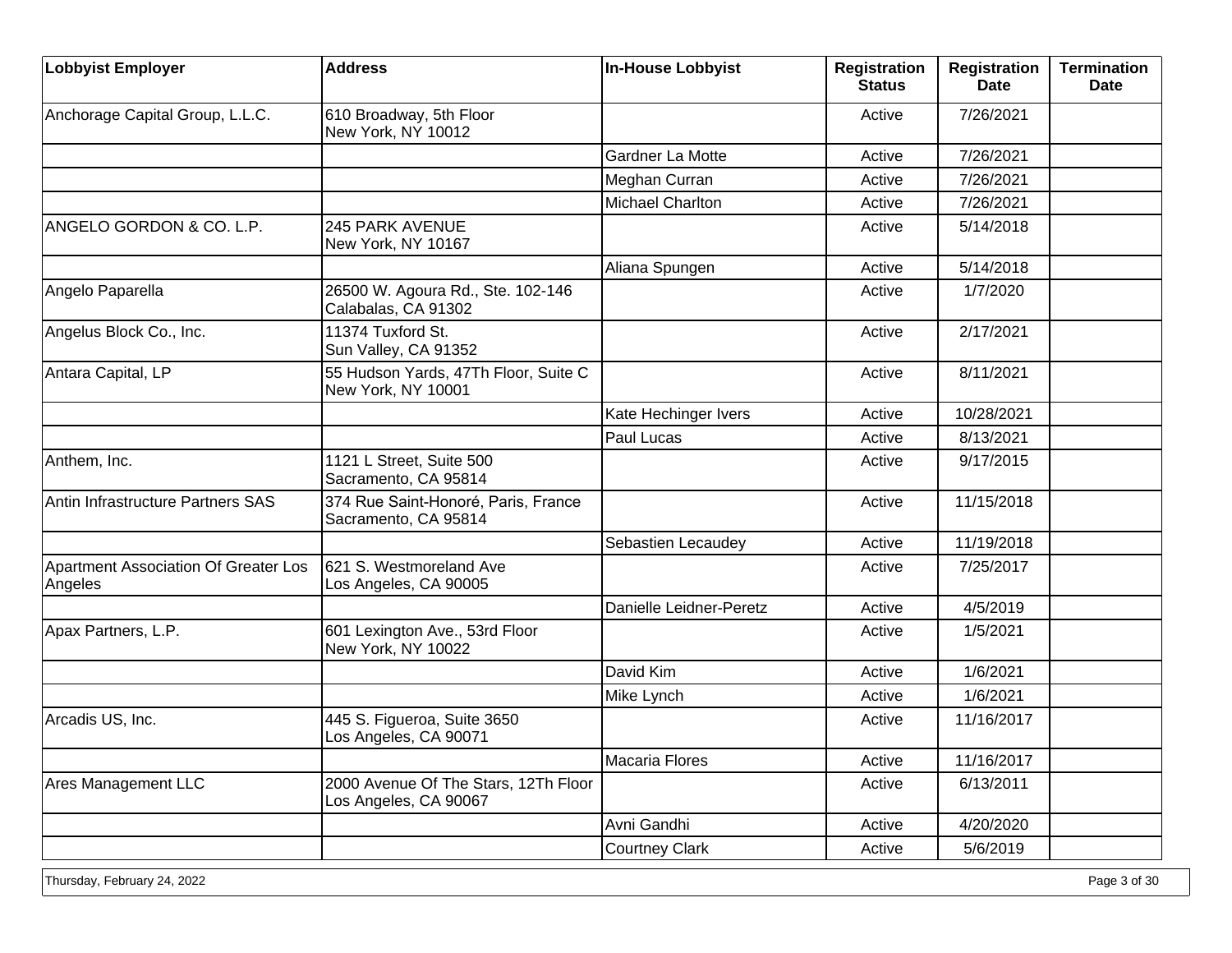| <b>Lobbyist Employer</b>                               | <b>Address</b>                                                 | <b>In-House Lobbyist</b>  | <b>Registration</b><br><b>Status</b> | <b>Registration</b><br><b>Date</b> | <b>Termination</b><br><b>Date</b> |
|--------------------------------------------------------|----------------------------------------------------------------|---------------------------|--------------------------------------|------------------------------------|-----------------------------------|
|                                                        |                                                                | Ibrahim Majeed            | Active                               | 7/6/2021                           |                                   |
|                                                        |                                                                | Jeremy Bergman            | Active                               | 5/6/2019                           |                                   |
|                                                        |                                                                | Julie Solomon             | Active                               | 10/13/2017                         |                                   |
|                                                        |                                                                | Merritt S Bennett         | Active                               | 6/13/2011                          |                                   |
| Ariel Investments, LLC                                 | 200 E. Randolph Street<br>Chicago, IL 60601                    |                           | Active                               | 2/11/2013                          |                                   |
|                                                        |                                                                | Jennifer E. Digrazia Cody | Active                               | 4/25/2019                          |                                   |
|                                                        |                                                                | Malik Murray              | Active                               | 9/22/2015                          |                                   |
|                                                        |                                                                | Melissa A. Smith          | Active                               | 7/7/2016                           |                                   |
|                                                        |                                                                | Taylor L. Goodridge       | Active                               | 1/21/2020                          |                                   |
|                                                        |                                                                | Valerie King              | Active                               | 11/26/2018                         |                                   |
| ARROWMARK COLORADO<br>HOLDINGS, LLC                    | 100 FILLMORE ST, STE 325<br>Denver, CO 80206                   |                           | Active                               | 6/25/2021                          |                                   |
|                                                        |                                                                | Christopher Dunne         | Active                               | 7/1/2021                           |                                   |
|                                                        |                                                                | <b>Greth Lester</b>       | Active                               | 8/24/2021                          |                                   |
|                                                        |                                                                | <b>Mark Mooers</b>        | Active                               | 8/19/2021                          |                                   |
|                                                        |                                                                | SIDHARTH MAKKAR           | Active                               | 12/16/2021                         |                                   |
| Artisan Partners Limited Partnership                   | 875 E. Wisconsin Ave., Suite 800<br>Milwaukee, WI 53202        |                           | Active                               | 3/1/2011                           |                                   |
|                                                        |                                                                | <b>Floyd Dukes</b>        | Active                               | 10/12/2012                         |                                   |
| Association for Los Angeles Deputy<br>Sheriffs (ALADS) | 2 Cupania Circle<br>Monterey Park, CA 91755                    |                           | Active                               | 1/26/2016                          |                                   |
|                                                        |                                                                | Derek C. Hsieh            | Active                               | 2/23/2016                          |                                   |
| <b>AT&amp;T Inc. and Its Affiliates</b>                | 2250 E. Imperial Hwy, Room 541<br>El Segundo, CA 90245         |                           | Active                               | 5/17/1993                          |                                   |
|                                                        |                                                                | Dan Revetto               | Active                               | 1/25/2002                          |                                   |
| Audax Management Company, LLC                          | 101 Huntington Avenue<br>Boston, MA 02199                      |                           | Active                               | 7/13/2011                          |                                   |
|                                                        |                                                                | Bettina Baban             | Active                               | 10/22/2015                         |                                   |
|                                                        |                                                                | Megan Lundy               | Active                               | 9/1/2020                           |                                   |
| Avaya Inc.                                             | 18201 Von Karman Avenue<br>Room Number 630<br>Irvine, CA 92612 |                           | Active                               | 2/2/2016                           |                                   |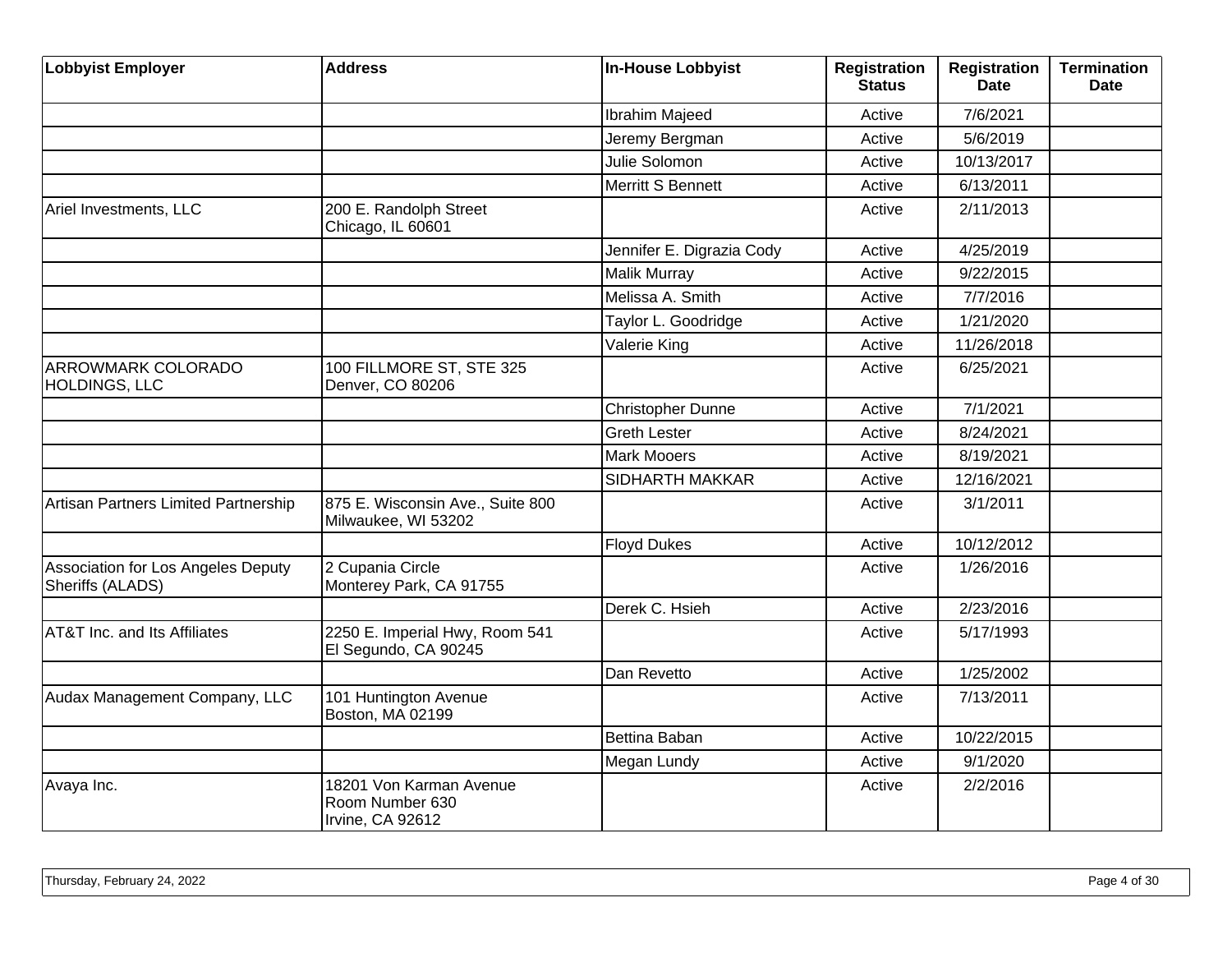| <b>Lobbyist Employer</b>                                | <b>Address</b>                                                                 | <b>In-House Lobbyist</b>   | <b>Registration</b><br><b>Status</b> | <b>Registration</b><br><b>Date</b> | <b>Termination</b><br><b>Date</b> |
|---------------------------------------------------------|--------------------------------------------------------------------------------|----------------------------|--------------------------------------|------------------------------------|-----------------------------------|
| Axon Enterprise, Inc.                                   | C/O 28 Liberty Ship Way, Suite 2815<br>Sausalito, CA 94965                     |                            | Active                               | 1/25/2016                          |                                   |
|                                                         |                                                                                | <b>Esmael Ansari</b>       | Active                               | 10/15/2019                         |                                   |
| Azusa Meditation Center, Inc.                           | P.O. Box 17160<br>Los Angeles, CA 90017                                        |                            | Active                               | 9/3/2020                           |                                   |
| Banc Of America Public Capital Corp                     | Bank Of America Corporate Center<br>100 N. Tryon Street<br>Charlotte, NC 28255 |                            | Active                               | 5/14/2018                          |                                   |
|                                                         |                                                                                | Jonathan Cramer            | Active                               | 1/17/2020                          |                                   |
|                                                         |                                                                                | Michael C Brunsman         | Active                               | 7/23/2018                          |                                   |
| Bank of America, N.A.                                   | Bank Of America Corporate Center<br>100 N. Tryon Street<br>Charlotte, NC 28255 |                            | Active                               | 5/28/2013                          |                                   |
|                                                         |                                                                                | <b>Grace Barvin</b>        | Active                               | 5/10/2013                          |                                   |
|                                                         |                                                                                | <b>Greg Bailey</b>         | Active                               | 1/6/2016                           |                                   |
|                                                         |                                                                                | Jonathan Millard           | Active                               | 9/20/2017                          |                                   |
| Barclays Capital, Inc.                                  | 745 Seventh Avenue<br>New York, NY 10019                                       |                            | Active                               | 12/23/2008                         |                                   |
|                                                         |                                                                                | <b>Anthony Hughes</b>      | Active                               | 1/21/2011                          |                                   |
|                                                         |                                                                                | Carmen Vargas              | Active                               | 10/4/2021                          |                                   |
|                                                         |                                                                                | <b>Christopher Roberts</b> | Active                               | 8/20/2013                          |                                   |
|                                                         |                                                                                | Jane Lepham                | Active                               | 2/16/2017                          |                                   |
|                                                         |                                                                                | Peter Buffa                | Active                               | 8/20/2013                          |                                   |
| <b>Basic Fibres</b>                                     | 6019 S Manhattan Place<br>Los Angeles, CA 90047                                |                            | Active                               | 5/9/2018                           |                                   |
| <b>Berkshire Partners LLC</b>                           | 200 Clarendon Street, 35th Floor<br>Boston, MA 102116                          |                            | Active                               | 7/6/2020                           |                                   |
|                                                         |                                                                                | Raleigh Shoemaker          | Active                               | 7/6/2020                           |                                   |
| Beverly Hills/Greater L.A. Assoc. Of<br><b>Realtors</b> | 6330 San Vicente Boulevard<br>Suite 100<br>Los Angeles, CA 90048               |                            | Active                               | 11/12/1997                         |                                   |
|                                                         |                                                                                | Jerard Deric Wright        | Active                               | 1/26/2021                          |                                   |
| <b>BLACK Rock Development Company</b>                   | 103 W. El Portal<br>#C<br>San Clemente, CA 92672                               |                            | Active                               | 2/3/2021                           |                                   |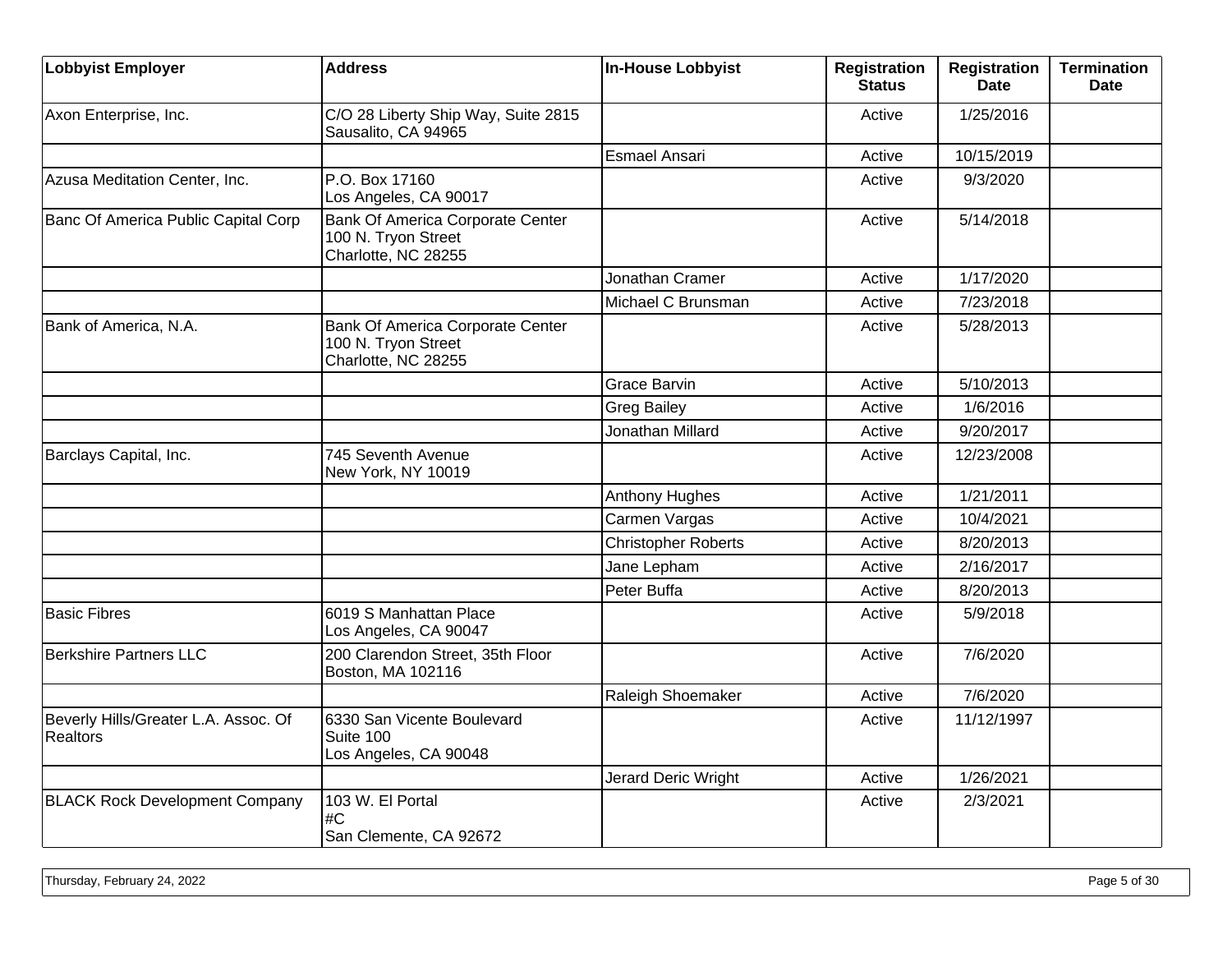| <b>Lobbyist Employer</b>                                      | <b>Address</b>                                                                 | <b>In-House Lobbyist</b> | <b>Registration</b><br><b>Status</b> | Registration<br><b>Date</b> | <b>Termination</b><br><b>Date</b> |
|---------------------------------------------------------------|--------------------------------------------------------------------------------|--------------------------|--------------------------------------|-----------------------------|-----------------------------------|
| <b>BLACKROCK FINANCIAL</b><br>MANAGEMENT, INC.                | 400 Howard St.<br>San Francisco, CA 94105                                      |                          | Active                               | 1/9/2020                    |                                   |
|                                                               |                                                                                | Laura Champion           | Active                               | 1/28/2020                   |                                   |
|                                                               |                                                                                | Luna Wang                | Active                               | 7/1/2021                    |                                   |
|                                                               |                                                                                | Madison Goodman          | Active                               | 1/7/2022                    |                                   |
|                                                               |                                                                                | Victoria Choi            | Active                               | 10/5/2021                   |                                   |
| <b>BlackRock Institutional Trust Company</b><br>N.A.          | 400 Howard Street<br>San Francisco, CA 94105                                   |                          | Active                               | 1/13/2011                   |                                   |
|                                                               |                                                                                | Matthew Galligan         | Active                               | 1/11/2022                   |                                   |
| BlackRock Realty Advisors, Inc.                               | 400 Howard Street<br>San Francisco, CA 94105                                   |                          | Active                               | 1/28/2011                   |                                   |
|                                                               |                                                                                | <b>Theodore Koros</b>    | Active                               | 1/28/2011                   |                                   |
| <b>Blackstone Administrative Services</b><br>Partnership L.P. | 345 Park Ave<br>10th Floor<br>New York, NY 10154                               |                          | Active                               | 4/3/2020                    |                                   |
|                                                               |                                                                                | <b>Matthew Pedley</b>    | Active                               | 7/6/2020                    |                                   |
| <b>BLC TESORO LLC</b>                                         | 100 Bayview Circle<br><b>Suite 2000</b><br>Newport Beach, CA 92660             |                          | Active                               | 10/20/2015                  |                                   |
| Blue Vista Capital Management, LLC                            | 353 North Clark Street, Suite 730<br>Chicago, Illinois 60654                   |                          | Active                               | 1/19/2021                   |                                   |
|                                                               |                                                                                | Aaron Joseph             | Active                               | 2/2/2021                    |                                   |
|                                                               |                                                                                | <b>Steve Chase</b>       | Active                               | 6/16/2021                   |                                   |
| BofA Securities, Inc.                                         | Bank Of America Corporate Center<br>100 N. Tryon Street<br>Charlotte, NC 28255 |                          | Active                               | 5/24/2019                   |                                   |
|                                                               |                                                                                | <b>Cody Press</b>        | Active                               | 5/30/2019                   |                                   |
|                                                               |                                                                                | Douglas Baron            | Active                               | 1/14/2022                   |                                   |
|                                                               |                                                                                | Frank Lauterbur          | Active                               | 5/30/2019                   |                                   |
|                                                               |                                                                                | Jack Tsang               | Active                               | 5/30/2019                   |                                   |
|                                                               |                                                                                | Jeffrey Bower            | Active                               | 5/24/2019                   |                                   |
| Brevan Howard Asset Management<br><b>LLP</b>                  | 55 Baker Street<br>London, UK W1U8EW                                           |                          | Active                               | 5/5/2011                    |                                   |
| Bridge Point South Bay II, LLC                                | 1600 E. Franklin Ave., Ste. D<br>El Segundo, CA 90245                          |                          | Active                               | 4/19/2018                   |                                   |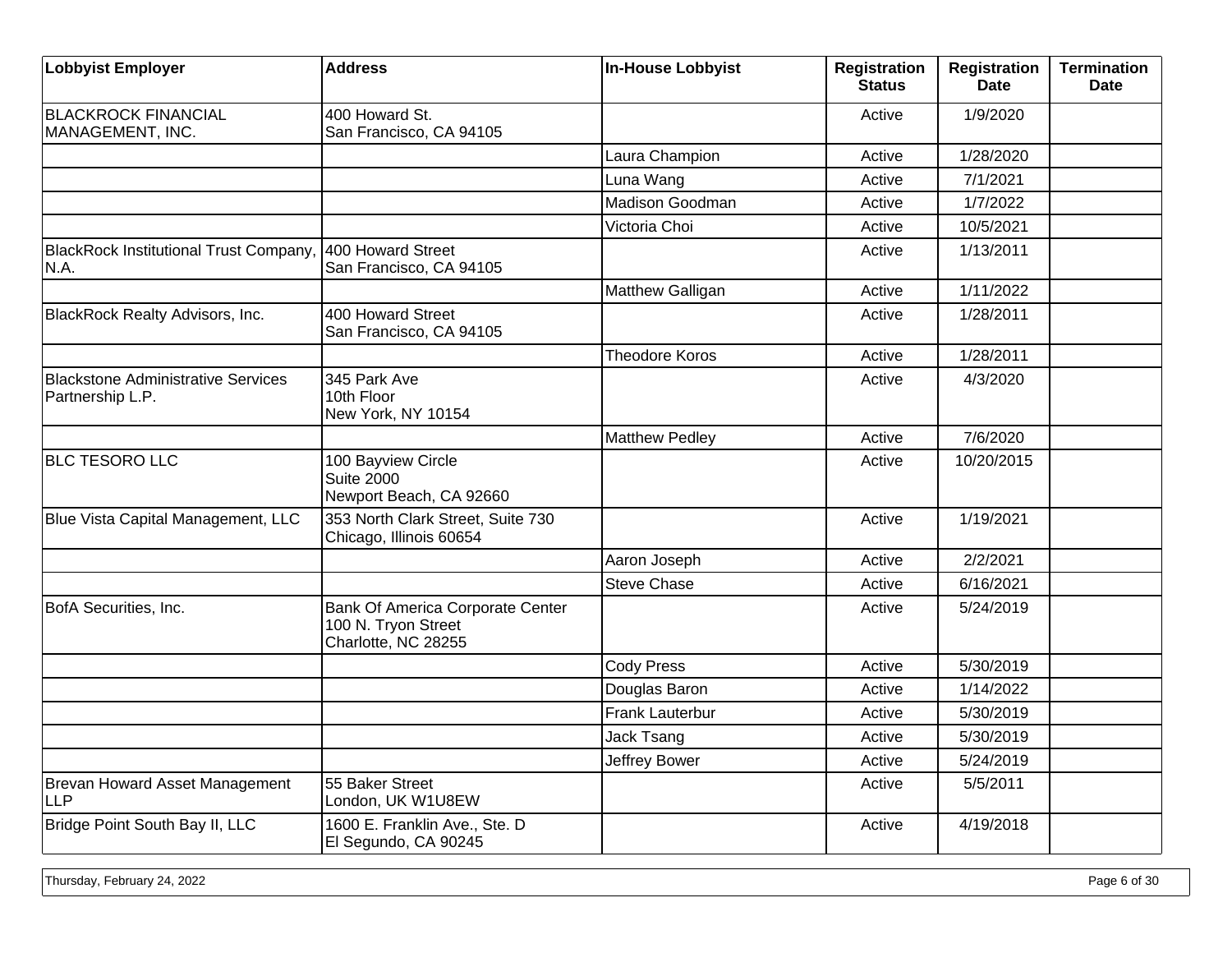| <b>Lobbyist Employer</b>                                                  | <b>Address</b>                                                         | <b>In-House Lobbyist</b> | <b>Registration</b><br><b>Status</b> | <b>Registration</b><br><b>Date</b> | <b>Termination</b><br><b>Date</b> |
|---------------------------------------------------------------------------|------------------------------------------------------------------------|--------------------------|--------------------------------------|------------------------------------|-----------------------------------|
| Brigade Capital Management, LP                                            | 399 Park Avenue, 16Th Floor<br>New York, NY 10022                      |                          | Active                               | 5/4/2011                           |                                   |
|                                                                           |                                                                        | Lauren Stelzer           | Active                               | 6/1/2021                           |                                   |
| <b>Bright Star Schools</b>                                                | 600 S. Lafayette Park Place<br><b>STE 302</b><br>Los Angeles, CA 90057 |                          | Active                               | 7/30/2018                          |                                   |
| <b>Brookfield Public Securities Group LLC</b>                             | Brookfield Place<br>250 Vesey Street, 15Th FI<br>New York, NY 10281    |                          | Active                               | 10/23/2018                         |                                   |
|                                                                           |                                                                        | Richard P Torykian       | Active                               | 11/1/2018                          |                                   |
| <b>Brookview Ranch, LLC</b>                                               | 2972 Triunfo Rd.<br>Agoura Hills, CA 91301                             |                          | Active                               | 1/24/2018                          |                                   |
| <b>Building Owners and Managers</b><br>Association of Greater Los Angeles | 700 South Flower St., Suite 590<br>Los Angeles, California (CA) 90017  |                          | Active                               | 6/28/2016                          |                                   |
|                                                                           |                                                                        | Aaron Taxy               | Active                               | 1/9/2019                           |                                   |
| CA Association of Health Facilities                                       | 2201 K Street<br>Sacramento, CA 95816-4922                             |                          | Active                               | 10/14/2020                         |                                   |
| CA Technologies                                                           | 607 14Th Street NW<br>Suite 660<br>Washington, DC 20004                |                          | Active                               | 2/16/2018                          |                                   |
|                                                                           |                                                                        | David Hoffman            | Active                               | 3/28/2019                          |                                   |
| CA Ventures                                                               | 2030 Main Street<br><b>Suite 1300</b><br>Irvine, California (CA) 92614 |                          | Active                               | 1/11/2022                          |                                   |
| California Apartment Association Los<br>Angeles                           | 515 S. Flower Street<br>18th Floor<br>Los Angeles, CA 90071            |                          | Active                               | 7/6/2020                           |                                   |
|                                                                           |                                                                        | <b>Fred Sutton</b>       | Active                               | 7/13/2020                          |                                   |
| California Commerce Club, Inc.                                            | 6131 E. Telegraph Road<br>Commerce, California (CA) 90040              |                          | Active                               | 10/29/2020                         |                                   |
| California Grocers Association                                            | 1005 12Th Street<br>Suite 200<br>Sacramento, CA 95814                  |                          | Active                               | 3/11/2009                          |                                   |
|                                                                           |                                                                        | <b>Timothy James</b>     | Active                               | 8/19/2021                          |                                   |
| California Hotel & Lodging Association                                    | 414 29th Street<br>Sacramento, California (CA) 95816-<br>3211          |                          | Active                               | 9/1/2020                           |                                   |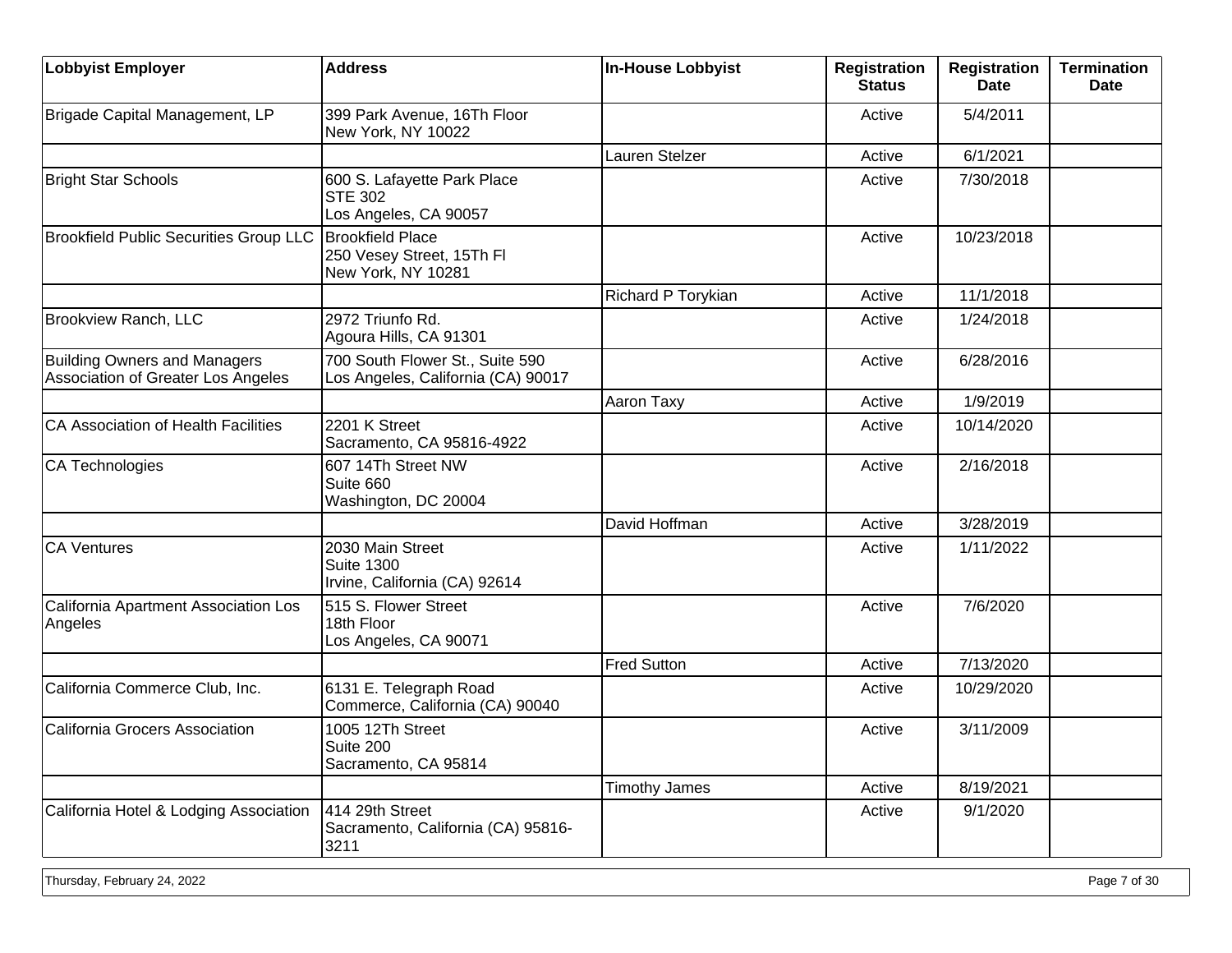| <b>Lobbyist Employer</b>                                                                     | <b>Address</b>                                                             | <b>In-House Lobbyist</b> | <b>Registration</b><br><b>Status</b> | <b>Registration</b><br><b>Date</b> | <b>Termination</b><br><b>Date</b> |
|----------------------------------------------------------------------------------------------|----------------------------------------------------------------------------|--------------------------|--------------------------------------|------------------------------------|-----------------------------------|
| California Pacific Homes                                                                     | 16530 Bake Parkway<br>Irvine, CA 92618                                     |                          | Active                               | 8/23/2017                          |                                   |
| California Restaurant Association                                                            | 621 Capitol Mall, Suite 2000<br>Sacramento, CA 95814                       |                          | Active                               | 4/16/2008                          |                                   |
|                                                                                              |                                                                            | David Juarez             | Active                               | 1/10/2020                          |                                   |
| California Water Service Company                                                             | 2632 West 237th Street<br>Torrance, CA 90505                               |                          | Active                               | 5/22/2018                          |                                   |
| Californians for Energy Independence                                                         | 2350 Kerner Boulevard<br>Suite 250<br>San Rafael, CA 94901                 |                          | Active                               | 7/7/2017                           |                                   |
| Can Shelter Inc.                                                                             | PO BOX 34898<br>Los Angeles, CA 90034                                      |                          | Active                               | 2/16/2021                          |                                   |
| Cantwell-Anderson, Inc.                                                                      | 414 South Marengo Avenue<br>Pasadena, CA 91101                             |                          | Active                               | 11/24/1993                         |                                   |
| Canyon Country Mobile Home Estates,<br><b>LLC</b>                                            | 1394 Balmoral Dr.<br>Glendale, CA 91207                                    |                          | Active                               | 4/7/2020                           |                                   |
| Capital 360 LLC                                                                              | 1600 Rosecrans Ave<br>Media Center, 4th Floor<br>Manhattan Beach, CA 90266 |                          | Active                               | 8/30/2017                          |                                   |
| CAPITAL INSIGHT, LLC                                                                         | 12301 Wilshire Blvd.<br>Ste. 303<br>Los Angeles, CA 90025                  |                          | Active                               | 3/30/2021                          |                                   |
| CAPULA INVESTMENT US LP                                                                      | 60 Arch Street, 3Rd Floor<br>Greenwich, CT 06830                           |                          | Active                               | 11/8/2018                          |                                   |
|                                                                                              |                                                                            | Matthew Jamieson         | Active                               | 11/13/2018                         |                                   |
| <b>Carahsoft Technology Corporation</b>                                                      | 11493 Sunset Hills Road<br>Suite 100<br>Reston, VA 20190                   |                          | Active                               | 5/1/2020                           |                                   |
| Centene and its Affiliate Companies,<br>Including But Not Limited to Health Net<br>Companies | 7700 Forsyth Blvd.<br>St. Louis, MO 63105                                  |                          | Active                               | 5/23/2019                          |                                   |
| <b>Centennial Founders</b>                                                                   | 4436 Lebec Road<br>Lebec, CA 93243                                         |                          | Active                               | 3/7/2013                           |                                   |
| Center For Biological Diversity                                                              | 660 S. Figueroa St.<br><b>Suite 1000</b><br>Los Angeles, CA 90017          |                          | Active                               | 6/15/2021                          |                                   |
|                                                                                              |                                                                            | Elizabeth Jones          | Active                               | 6/15/2021                          |                                   |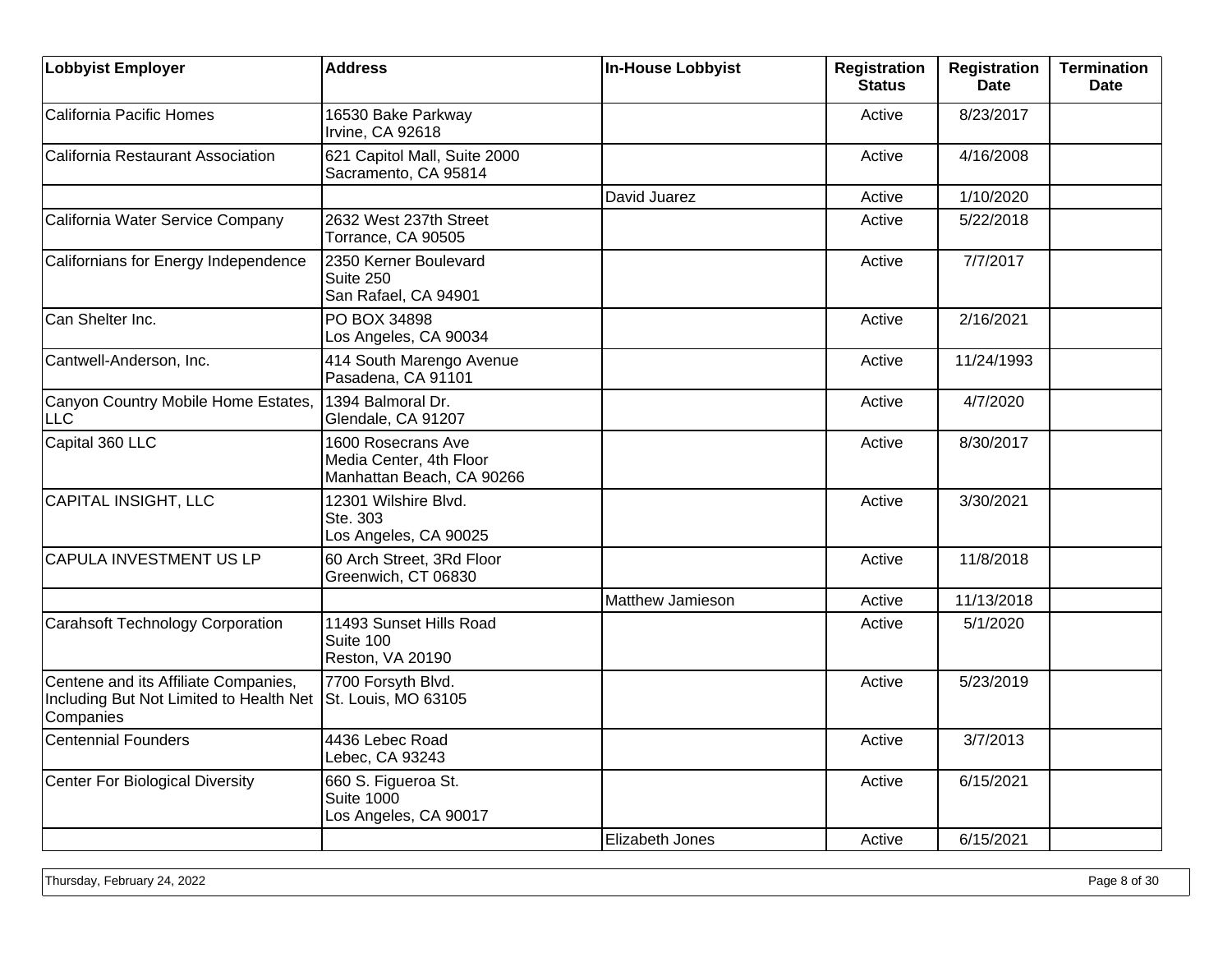| <b>Lobbyist Employer</b>                   | <b>Address</b>                                                    | <b>In-House Lobbyist</b> | Registration<br><b>Status</b> | <b>Registration</b><br><b>Date</b> | <b>Termination</b><br><b>Date</b> |
|--------------------------------------------|-------------------------------------------------------------------|--------------------------|-------------------------------|------------------------------------|-----------------------------------|
|                                            |                                                                   | Elizabeth Reid-Wainscoat | Active                        | 7/8/2021                           |                                   |
|                                            |                                                                   | J.P. Rose                | Active                        | 7/13/2021                          |                                   |
| <b>Centerpoint Properties</b>              | 1808 Swift Drive<br>Oak Brook, IL 60523                           |                          | Active                        | 10/1/2020                          |                                   |
| Central City Association Of Los<br>Angeles | 626 Wilshire Blvd, Suite 850<br>Los Angeles, CA 90017             |                          | Active                        | 7/9/2013                           |                                   |
|                                            |                                                                   | Clara Karger             | Active                        | 9/17/2019                          |                                   |
|                                            |                                                                   | Jessica Lall             | Active                        | 2/22/2017                          |                                   |
|                                            |                                                                   | Marie Rumsey             | Active                        | 2/2/2015                           |                                   |
|                                            |                                                                   | Michael Shilstone        | Active                        | 10/4/2018                          |                                   |
| CGI Technologies & Solutions Inc.          | 11235 Random Hills Road<br>Fairfax, VA 22030                      |                          | Active                        | 10/7/2020                          |                                   |
| CH <sub>2M</sub> Hill                      | 1000 Wilshire Blvd., 21St Fl<br>Los Angeles, CA 90017             |                          | Active                        | 4/3/1995                           |                                   |
| <b>Chadwick School</b>                     | 26800 South Academy Drive<br>Palos Verdes Peninsula, CA 90274     |                          | Active                        | 2/26/2020                          |                                   |
| Charter Communications, Inc.               | 550 N. Continental Blvd., Suite 3061<br>El Segundo, CA 90245      |                          | Active                        | 7/27/2020                          |                                   |
|                                            |                                                                   | Peter Hidalgo            | Active                        | 10/11/2021                         |                                   |
|                                            |                                                                   | Stephen D. Sawyer        | Active                        | 7/27/2020                          |                                   |
|                                            |                                                                   | Whitney O'Neill Englader | Active                        | 7/27/2020                          |                                   |
| Childhelp                                  | 108 High Ridge Dr.<br>Stafford, VA 22554                          |                          | Active                        | 3/18/2021                          |                                   |
| Cisco Systems, Inc.                        | 170 W. Tasman Drive<br>San Jose, CA 95134                         |                          | Active                        | 1/9/2002                           |                                   |
| Citibank, N.A.                             | 388 Greenwich St<br>New York, NY 10013                            |                          | Active                        | 1/10/2022                          |                                   |
|                                            |                                                                   | John Mignone             | Active                        | 1/10/2022                          |                                   |
| Citigroup Global Markets Inc.              | 388 Greenwich Street<br>6Th Floor - Trading<br>New York, NY 10013 |                          | Active                        | 5/22/1995                          |                                   |
|                                            |                                                                   | Christopher Mukai        | Active                        | 7/1/2002                           |                                   |
|                                            |                                                                   | <b>Devin Dillard</b>     | Active                        | 9/6/2017                           |                                   |
|                                            |                                                                   | Victor M. Andrade        | Active                        | 1/29/2010                          |                                   |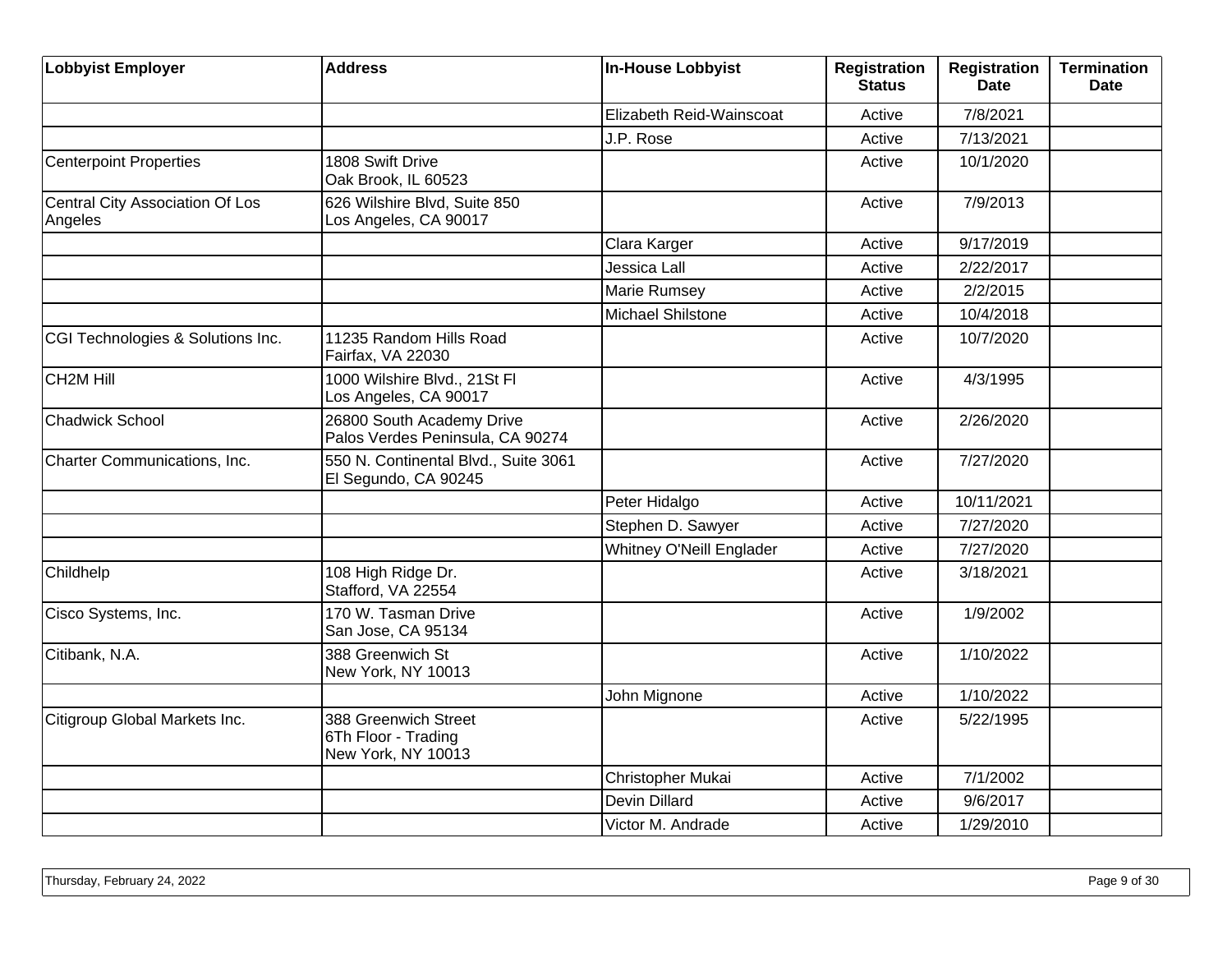| <b>Lobbyist Employer</b>                     | <b>Address</b>                                                       | In-House Lobbyist | <b>Registration</b><br><b>Status</b> | <b>Registration</b><br><b>Date</b> | <b>Termination</b><br><b>Date</b> |
|----------------------------------------------|----------------------------------------------------------------------|-------------------|--------------------------------------|------------------------------------|-----------------------------------|
| Clark Construction Group - California,<br>LP | 18201 Von Karman Avenue, Suite 800<br>Irvine, CA 92612               |                   | Active                               | 11/2/2020                          |                                   |
| <b>Clear Channel Outdoor</b>                 | 19320 Harborgate Way<br>Torrance, CA 90501                           |                   | Active                               | 8/1/2017                           |                                   |
| Compspec                                     | 801 North Brand Boulevard<br>Suite 650<br>Glendale, CA 91203         |                   | Active                               | 2/7/2022                           |                                   |
| Comvest Advisors, LLC                        | 555 Capitol Mall<br>Suite 400<br>Sacramento, CA 95814                |                   | Active                               | 4/9/2019                           |                                   |
|                                              |                                                                      | Michael Glennon   | Active                               | 5/6/2020                           |                                   |
| Copart Inc.                                  | 14185 Dallas Parkway<br>Suite 300<br>Dallas, TX 75254                |                   | Active                               | 8/24/2021                          |                                   |
| CORE/Related Grand Ave JV, LLC               | 333 South Grand Avenue<br><b>Suite 4450</b><br>Los Angeles, CA 90071 |                   | Active                               | 10/8/2013                          |                                   |
| <b>COREVIEW</b>                              | 100 North Point Center East, Suite 440<br>Alpharetta, GA 30022       |                   | Active                               | 7/14/2020                          |                                   |
| Craig Fry & Associates LLC                   | 990 Arroyo Parkway #4<br>Pasadena, CA 91105                          |                   | Active                               | 2/2/2021                           |                                   |
| Crowdstrike, Inc.                            | 150 Mathilda Place, Suite 300<br>Sunnyvale, CA 94086                 |                   | Active                               | 9/20/2021                          |                                   |
| <b>Crown Castle And Its Affiliates</b>       | 8020 Katy Freeway<br>Suite 600<br>Houston, TX 77024                  |                   | Active                               | 10/4/2018                          |                                   |
|                                              |                                                                      | Jim Lee           | Active                               | 10/9/2018                          |                                   |
|                                              |                                                                      | Mark Guillen      | Active                               | 10/4/2018                          |                                   |
|                                              |                                                                      | Scott Longhurst   | Active                               | 10/5/2018                          |                                   |
| <b>Cruise LLC</b>                            | 28 Liberty Ship Way<br>Suite 2815<br>Sausalito, CA 94582             |                   | Active                               | 9/21/2021                          |                                   |
| Cypress Land Company                         | 10940 Wilshire Blvd., Suite 1900<br>Los Angeles, CA 90024            |                   | Active                               | 5/15/2015                          |                                   |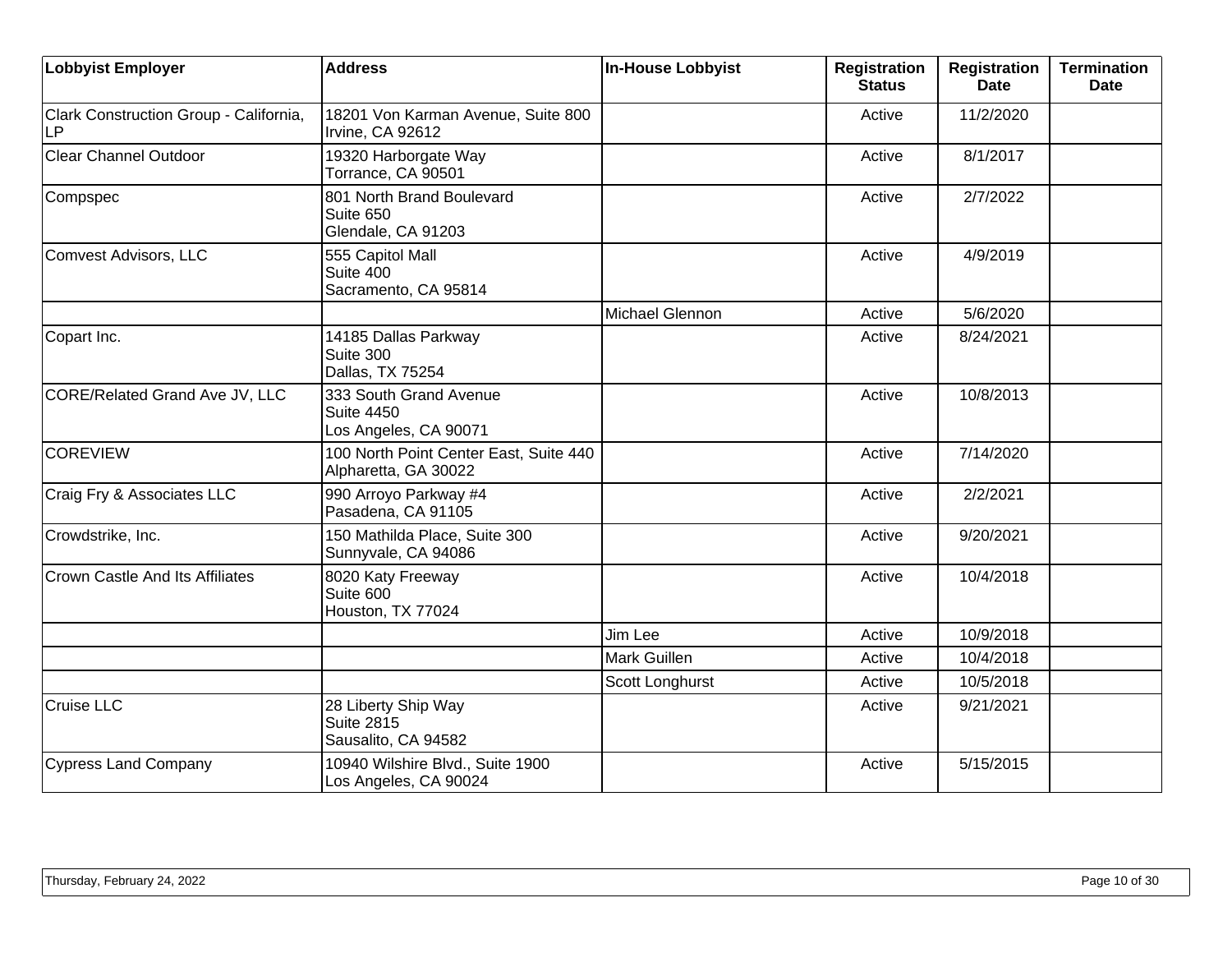| <b>Lobbyist Employer</b>                          | <b>Address</b>                                                            | <b>In-House Lobbyist</b> | <b>Registration</b><br><b>Status</b> | <b>Registration</b><br><b>Date</b> | <b>Termination</b><br><b>Date</b> |
|---------------------------------------------------|---------------------------------------------------------------------------|--------------------------|--------------------------------------|------------------------------------|-----------------------------------|
| D. E. Shaw & Co., L.P.                            | 1166 Avenue Of The Americas, Ninth<br>Floor<br>New York, NY 10036         |                          | Active                               | 1/14/2016                          |                                   |
|                                                   |                                                                           | <b>Alexis Halaby</b>     | Active                               | 1/14/2016                          |                                   |
|                                                   |                                                                           | Letitia Yang             | Active                               | 1/14/2016                          |                                   |
| Dart Container Corporation                        | 4000 Barranca Parkway, Ste. 250<br>Irvine, CA 92604                       |                          | Active                               | 7/18/2017                          |                                   |
| <b>Dart Transportation Services</b>               | 1430 South Eastman Avenue<br>Los Angeles, CA 90023                        |                          | Active                               | 4/6/2015                           |                                   |
| Del Rey Yacht Club                                | 13900 Palawan Way<br>Marina Del Rey, CA 90292                             |                          | Active                               | 5/6/2020                           |                                   |
| Dell Technologies Inc                             | C/O HVJT Consulting LLC<br>15405 John Marshall Hwy<br>Haymarket, VA 20169 |                          | Active                               | 1/6/2021                           |                                   |
| Delos                                             | 860 Washington Street, 4th Floor<br>New York, NY 10014                    |                          | Active                               | 7/28/2021                          |                                   |
| Doordash, Inc.                                    | 28 Liberty Ship Way, Suite 2815<br>Sausalito, CA 94965                    |                          | Active                               | 4/28/2020                          |                                   |
|                                                   |                                                                           | Laura Curtis             | Active                               | 3/17/2021                          |                                   |
| Duke Realty                                       | 200 Spectrum Center Drive, Suite 1600<br>Irvine, CA 92618                 |                          | Active                               | 2/9/2022                           |                                   |
| <b>DWS Investment Management</b><br>Americas Inc. | 535 Anton Blvd, Suite 200<br>Costa Mesa, CA 92626                         |                          | Active                               | 3/6/2017                           |                                   |
|                                                   |                                                                           | Kathleen Garrity         | Active                               | 8/11/2021                          |                                   |
|                                                   |                                                                           | Laura Gaylord            | Active                               | 3/30/2018                          |                                   |
| <b>E&amp;S Ring Management Corporation</b>        | 11050 Santa Monica Blvd. 2nd Floor<br>Los Angeles, California (CA) 090025 |                          | Active                               | 4/27/2021                          |                                   |
| <b>Edison International and Affiliates</b>        | 2244 Walnut Grove Ave.<br>Rosemead, CA 91770                              |                          | Active                               | 3/10/2010                          |                                   |
|                                                   |                                                                           | Dave Ford                | Active                               | 3/13/2014                          |                                   |
| Emso Asset Management US LLC                      | 680 Fifth Ave.<br>18Th Floor<br>New York, NY 10019                        |                          | Active                               | 4/11/2013                          |                                   |
|                                                   |                                                                           | Donald Lucardi           | Active                               | 4/11/2013                          |                                   |
|                                                   |                                                                           | Marie-Helene Mcandrew    | Active                               | 1/7/2021                           |                                   |
|                                                   |                                                                           | Mark F Quandt            | Active                               | 3/19/2019                          |                                   |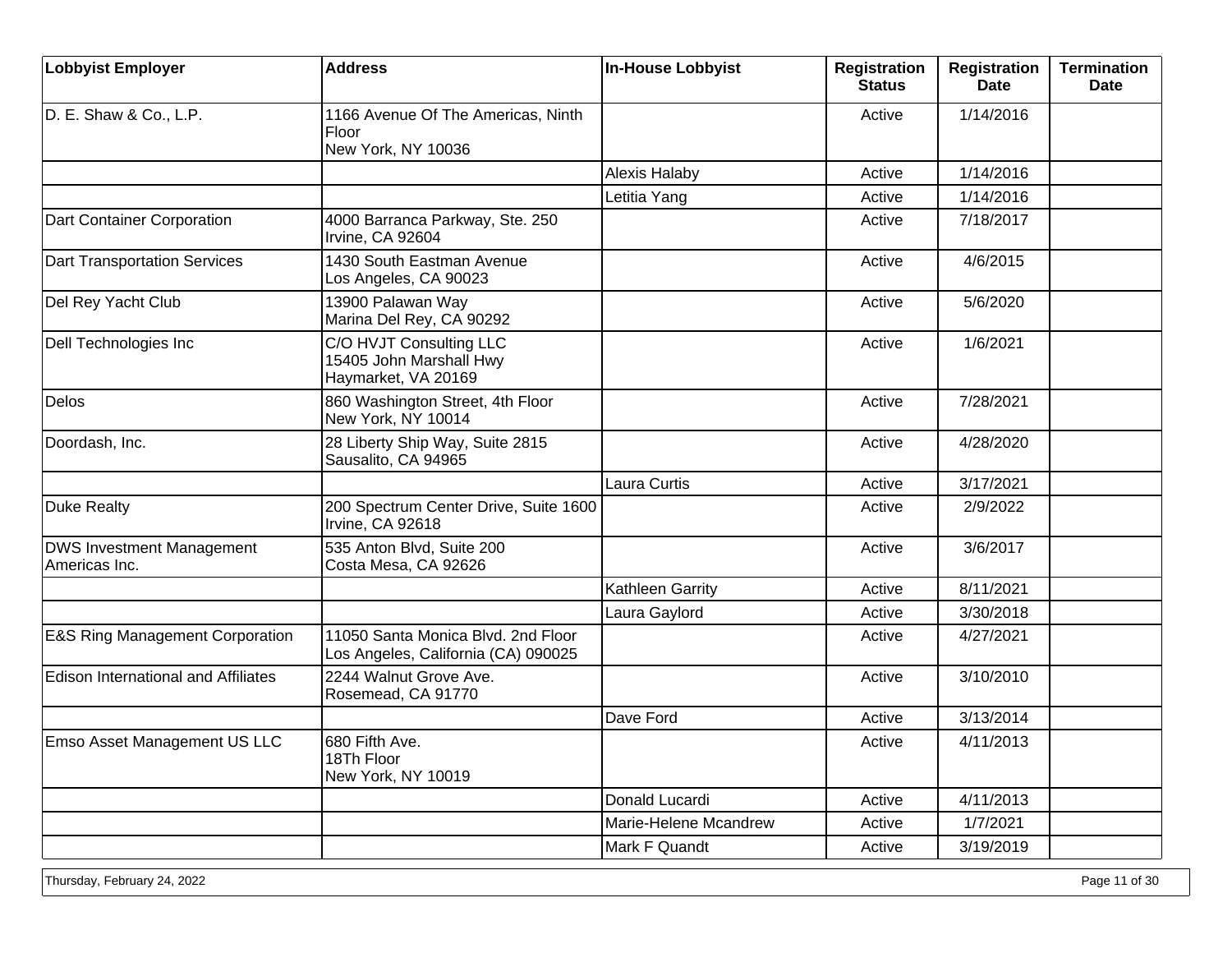| <b>Lobbyist Employer</b>                                                                                   | <b>Address</b>                                                              | <b>In-House Lobbyist</b> | <b>Registration</b><br><b>Status</b> | <b>Registration</b><br><b>Date</b> | <b>Termination</b><br><b>Date</b> |
|------------------------------------------------------------------------------------------------------------|-----------------------------------------------------------------------------|--------------------------|--------------------------------------|------------------------------------|-----------------------------------|
| Enterprise Rent-A-Car Company of Los 333 City Boulevard West<br>Angeles, LLC                               | <b>Suite 1008</b><br>Orange, CA 92868                                       |                          | Active                               | 11/10/2011                         |                                   |
| Equifax Inc.                                                                                               | Peachtree Street, NE<br>Atlanta, GA 30309                                   |                          | Active                               | 11/6/2020                          |                                   |
|                                                                                                            |                                                                             | Vanessa Lugo             | Active                               | 11/6/2020                          |                                   |
| Eurazeo SE And its affiliates, Eurazeo<br>NA, EURAZEO Investment Manager &<br>Eurazeo Funds Management Lux | c/o Keys Law Corporation 770 L Street,<br>Suite 950<br>Sacramento, CA 95814 |                          | Active                               | 6/22/2020                          |                                   |
|                                                                                                            |                                                                             | Katharine Garvin         | Active                               | 6/22/2020                          |                                   |
| Falck Mobile Health Corp dba Care<br>Ambulance                                                             | 1517 West Braden Ct.<br>Orange, CA 92868                                    |                          | Active                               | 4/1/2003                           |                                   |
| Farm Sanctuary, Inc.                                                                                       | P.O. Box 150<br>Watkins Glen, NY 14891                                      |                          | Active                               | 5/29/2012                          |                                   |
| Farmers Group, Inc.                                                                                        | 6301 Owensmouth Avenue<br>Woodland Hills, CA 91367                          |                          | Active                               | 2/8/2021                           |                                   |
| <b>Fiserv Solutions, LLC</b>                                                                               | 8875 Washington Blvd., Ste. 100<br>Roseville, CA 95678                      |                          | Active                               | 6/30/2020                          |                                   |
| Five Point Operating Company, LP and<br><b>Affiliated Entities</b>                                         | 2000 Fivepoint<br>4Th Floor<br>Irvine, CA 92618                             |                          | Active                               | 10/1/1996                          |                                   |
| Forestar Chatsworth, LLC                                                                                   | 27271 Las Ramblas<br>Suite 100<br>Mission Viejo, CA 92619                   |                          | Active                               | 10/7/2014                          |                                   |
| <b>Fortress Capital Formation LLC</b>                                                                      | 1345 Avenue Of The Americas<br>46th Floor<br>New York, NY 10105             |                          | Active                               | 1/19/2021                          |                                   |
|                                                                                                            |                                                                             | Daniel Kayne             | Active                               | 1/20/2021                          |                                   |
|                                                                                                            |                                                                             | <b>Jill Chanes</b>       | Active                               | 1/20/2021                          |                                   |
| FTI Consulting                                                                                             | 350 S. Grand Avenue, Suite 3000<br>Los Angeles, CA 90071                    |                          | Active                               | 7/1/2020                           |                                   |
| Gelt-Uhon Development Holdings, LLC                                                                        | 5567 Reseda Blvd<br>Suite 330<br>Tarzana, CA 91356                          |                          | Active                               | 8/21/2017                          |                                   |
| <b>General Motors LLC</b>                                                                                  | 25 Massachusetts Avenue, NW<br>Suite 400<br>Washington, DC 20001            |                          | Active                               | 2/14/2020                          |                                   |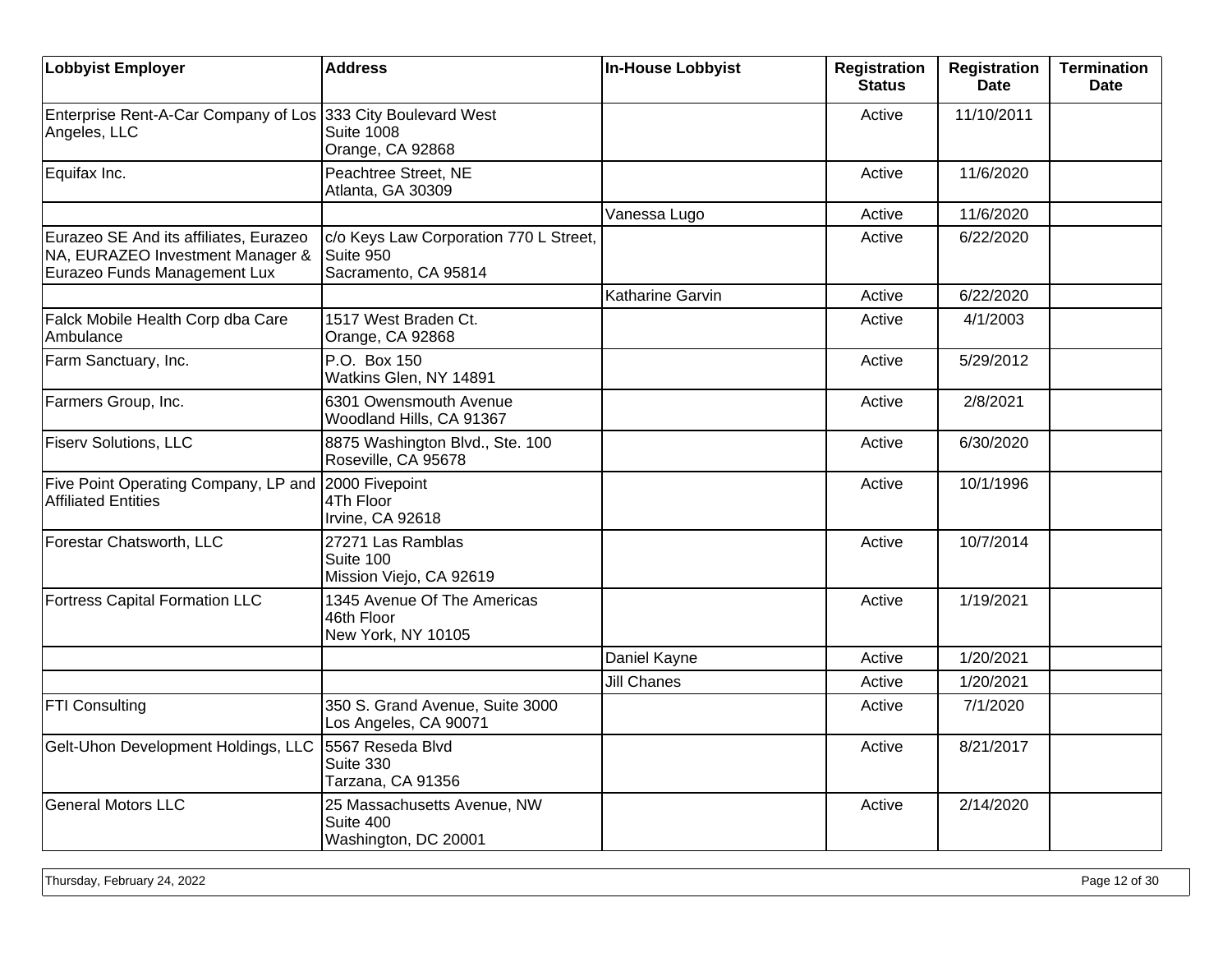| <b>Lobbyist Employer</b>                                                                      | <b>Address</b>                                                                                 | <b>In-House Lobbyist</b> | <b>Registration</b><br><b>Status</b> | <b>Registration</b><br><b>Date</b> | <b>Termination</b><br><b>Date</b> |
|-----------------------------------------------------------------------------------------------|------------------------------------------------------------------------------------------------|--------------------------|--------------------------------------|------------------------------------|-----------------------------------|
| Genesys Cloud SQ Services, Inc Fka<br><b>Genesys Telecommunications</b><br>Laboratories, Inc. | 2001 Junipero Serra Blvd<br>Daly City, CA 94014                                                |                          | Active                               | 11/16/2021                         |                                   |
| <b>GHO Capital Partners LLP</b>                                                               | 21 St James's Square London SW1Y<br>4JZ<br>C/O Keys Law Corporation 770 L<br>Street, Suite 950 |                          | Active                               | 5/18/2021                          |                                   |
|                                                                                               |                                                                                                | <b>Charles Cox</b>       | Active                               | 5/18/2021                          |                                   |
| GK Management Co., Inc.                                                                       | 5150 Overland Avenue<br>Culver City, CA 90230                                                  |                          | Active                               | 10/30/2017                         |                                   |
| Global Tel*Link Corporation                                                                   | 3120 Fairview Park Drive<br>Suite 300<br>Falls Church, VA 22042                                |                          | Active                               | 6/20/2017                          |                                   |
| Google LLC And Its Affiliates                                                                 | 28 Liberty Ship Way<br><b>Suite 2815</b><br>Sausalito, CA 94965                                |                          | Active                               | 5/7/2020                           |                                   |
| Gopuff                                                                                        | 537 N 3rd Street<br>Philadelphia, PA 19123                                                     |                          | Active                               | 7/9/2021                           |                                   |
| <b>Grant Thornton LLP</b>                                                                     | 1000 Wilson Blvd., 14th Floor<br>Arlington, VA 22209                                           |                          | Active                               | 2/12/2020                          |                                   |
| Graticule Asia Macro Advisors LLC                                                             | 800 Third Avenue<br>23rd Floor<br>New York, NY 10022                                           |                          | Active                               | 2/18/2015                          |                                   |
|                                                                                               |                                                                                                | Kelly Balavender         | Active                               | 4/1/2020                           |                                   |
| Green Hills Assoc.                                                                            | 3961 Bon Homme Road<br>Calabasas, CA 91302                                                     |                          | Active                               | 1/22/2019                          |                                   |
| Greg And Susan Kay                                                                            | 2640 Benedict Canyon Rd.<br>Beverly Hills, CA 90210                                            |                          | Active                               | 10/16/2018                         |                                   |
| Grubhub                                                                                       | 111 W. Washington, Suite 2100<br>Chicago, IL 60602                                             |                          | Active                               | 7/27/2020                          |                                   |
|                                                                                               |                                                                                                | Ashley De Smeth          | Active                               | 8/20/2021                          |                                   |
|                                                                                               |                                                                                                | <b>JR Starrett</b>       | Active                               | 1/4/2022                           |                                   |
| <b>Hard Scale Eats</b>                                                                        | 2501 W. Burbank Blvd., Ste. 306<br>Burbank, CA 91505                                           |                          | Active                               | 5/31/2019                          |                                   |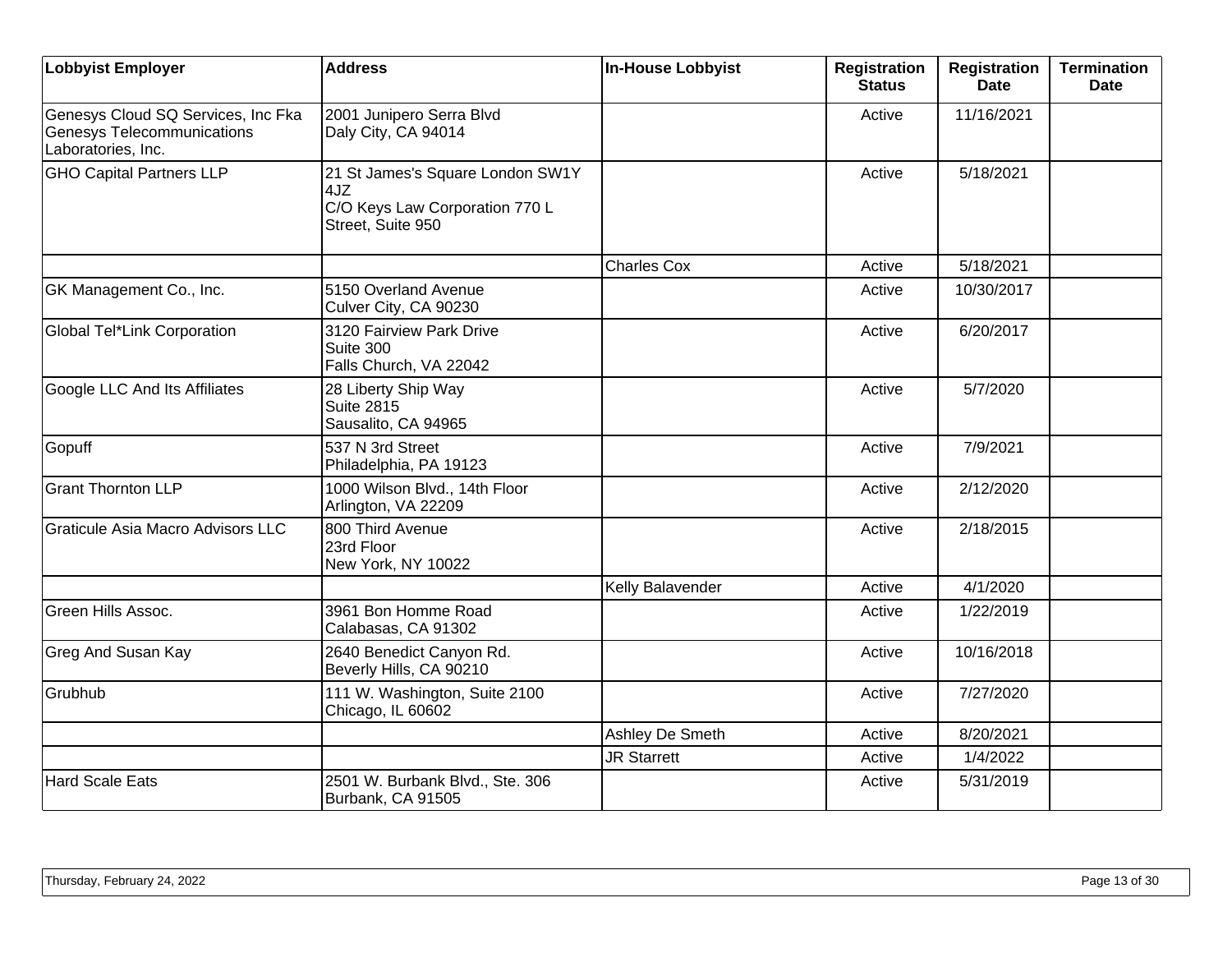| <b>Lobbyist Employer</b>                          | <b>Address</b>                                                    | In-House Lobbyist      | <b>Registration</b><br>Status | <b>Registration</b><br><b>Date</b> | <b>Termination</b><br><b>Date</b> |
|---------------------------------------------------|-------------------------------------------------------------------|------------------------|-------------------------------|------------------------------------|-----------------------------------|
| Hardage Suite Hotels, LLC                         | 12555 High Bluff Drive<br>Suite 330<br>San Diego, CA 92130        |                        | Active                        | 6/22/2010                          |                                   |
| Harvard-Westlake School                           | 3700 Coldwater Canyon Avenue<br>Studio City, CA 91064             |                        | Active                        | 2/13/2020                          |                                   |
|                                                   |                                                                   | Ari Engelberg          | Active                        | 1/10/2022                          |                                   |
|                                                   |                                                                   | David Weil             | Active                        | 1/7/2022                           |                                   |
|                                                   |                                                                   | <b>Stacy Marble</b>    | Active                        | 1/10/2022                          |                                   |
|                                                   |                                                                   | <b>Terrence Barnum</b> | Active                        | 1/10/2022                          |                                   |
| HDR Engineering, Inc.                             | 350 S. Grand Ave, Suite 2900<br>Los Angeles, CA 90071             |                        | Active                        | 2/26/2013                          |                                   |
| Healthright 360                                   | 1563 Mission Street<br>San Francisco, CA 94103                    |                        | Active                        | 12/9/2021                          |                                   |
|                                                   |                                                                   | Gary Mccoy             | Active                        | 12/9/2021                          |                                   |
| Heitman LLC & Affiliates                          | 191 N. Wacker Drive, Suite 2500<br>Chicago, IL 60606              |                        | Active                        | 2/7/2013                           |                                   |
|                                                   |                                                                   | Christina Polito       | Active                        | 10/30/2013                         |                                   |
|                                                   |                                                                   | John Mancuso           | Active                        | 8/24/2015                          |                                   |
| Henderson Park Capital And Affiliated<br>Entities | 770 L Street, Suite 950<br>Sacramento, CA 95832                   |                        | Active                        | 9/28/2021                          |                                   |
|                                                   |                                                                   | <b>James Deck</b>      | Active                        | 9/28/2021                          |                                   |
|                                                   |                                                                   | <b>Scott Sterrett</b>  | Active                        | 9/28/2021                          |                                   |
| Hewlett Packard Enterprise Company                | 11445 Compaq Center Drive West<br>M/S #1050<br>Houston, TX 77070  |                        | Active                        | 11/17/2015                         |                                   |
| Hikma Specialty USA Inc. C/O Velocity<br>Biogroup | 400 N Park Avenue<br>Suite 10B, Box 566<br>Breckenridge, CO 80464 |                        | Active                        | 12/8/2021                          |                                   |
|                                                   |                                                                   | Jennifer Kuper         | Active                        | 12/10/2021                         |                                   |
| Hologic, Inc.                                     | 250 Campus Drive<br>Marlborough, MA 01752                         |                        | Active                        | 4/19/2021                          |                                   |
| Hotchkis And Wiley Capital<br>Management, LLC     | 601 S. Figueroa Street, 39Th Floor<br>Los Angeles, CA 90017       |                        | Active                        | 8/10/2017                          |                                   |
|                                                   |                                                                   | <b>Kristin Smith</b>   | Active                        | 8/10/2017                          |                                   |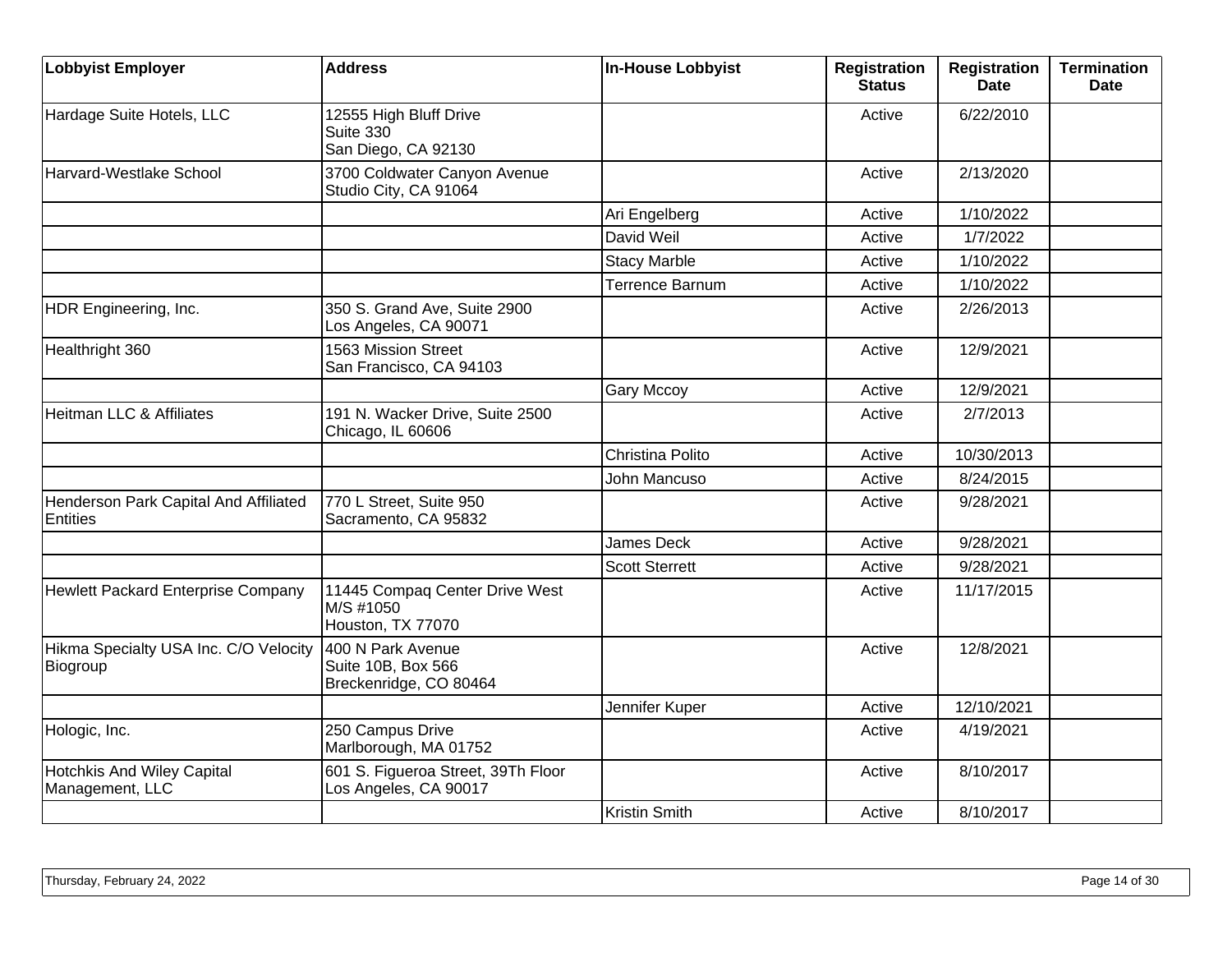| <b>Lobbyist Employer</b>          | <b>Address</b>                                                          | In-House Lobbyist      | <b>Registration</b><br><b>Status</b> | <b>Registration</b><br>Date | <b>Termination</b><br><b>Date</b> |
|-----------------------------------|-------------------------------------------------------------------------|------------------------|--------------------------------------|-----------------------------|-----------------------------------|
| HP Inc.                           | 1299 Pennsylvania Avenue, NW, Suite<br>450<br>Washington D.C., CA 20004 |                        | Active                               | 8/10/2007                   |                                   |
| Hunger Action LA                  | 961 S Mariposa Ave<br>#205<br>Los Angeles, CA 90006                     |                        | Active                               | 2/1/2021                    |                                   |
|                                   |                                                                         | Frank David Tamborello | Active                               | 2/8/2021                    |                                   |
| <b>IBM Corporation</b>            | 600 Anton Blvd.<br>Costa Mesa, CA 92626                                 |                        | Active                               | 5/25/1993                   |                                   |
|                                   |                                                                         | <b>Chuck Skiko</b>     | Active                               | 3/26/2014                   |                                   |
| Independent Living Systems, LLC   | <b>4601 NW 77 AVENUE</b><br>Miami, FL 33166                             |                        | Active                               | 2/23/2022                   |                                   |
| Indivior, PLC                     | 10710 Midlothian Turnpike<br>Suite 430<br>Richmond, VA 23235            |                        | Active                               | 1/12/2022                   |                                   |
|                                   |                                                                         | Daniel Howard          | Active                               | 1/18/2022                   |                                   |
|                                   |                                                                         | Pauline Whelan         | Active                               | 1/18/2022                   |                                   |
| Informatica LLC                   | 2100 Seaport Blvd,<br>Redwood City, CA 94063                            |                        | Active                               | 8/25/2020                   |                                   |
| In-N- Out Burgers                 | 4199 Campus Drive, 9th Floor<br>Irvine, CA 92612                        |                        | Active                               | 8/3/2021                    |                                   |
| Insite Property Group             | 811 N. Catalina Avenue<br><b>Suite 1306</b><br>Redondo Beach, CA 90277  |                        | Active                               | 10/1/2020                   |                                   |
| <b>IPT LLC Dba Paylock</b>        | 75-77 North Bridge Street<br>Somerville, NJ 08876                       |                        | Active                               | 8/13/2021                   |                                   |
| <b>Jackson Square Properties</b>  | 655 Montgomery Street<br><b>Suite 1700</b><br>San Francisco, CA 94111   |                        | Active                               | 4/29/2020                   |                                   |
| Jade Court San Gabriel, LP        | 1301 Dove St., Ste. 1080<br>Newport Beach, CA 92660                     |                        | Active                               | 12/27/2021                  |                                   |
| Janus Henderson Investors US LLC. | 151 Detroit Street<br>Denver, CO 80206                                  |                        | Active                               | 9/26/2012                   |                                   |
|                                   |                                                                         | Jamison Gagnier        | Active                               | 2/6/2018                    |                                   |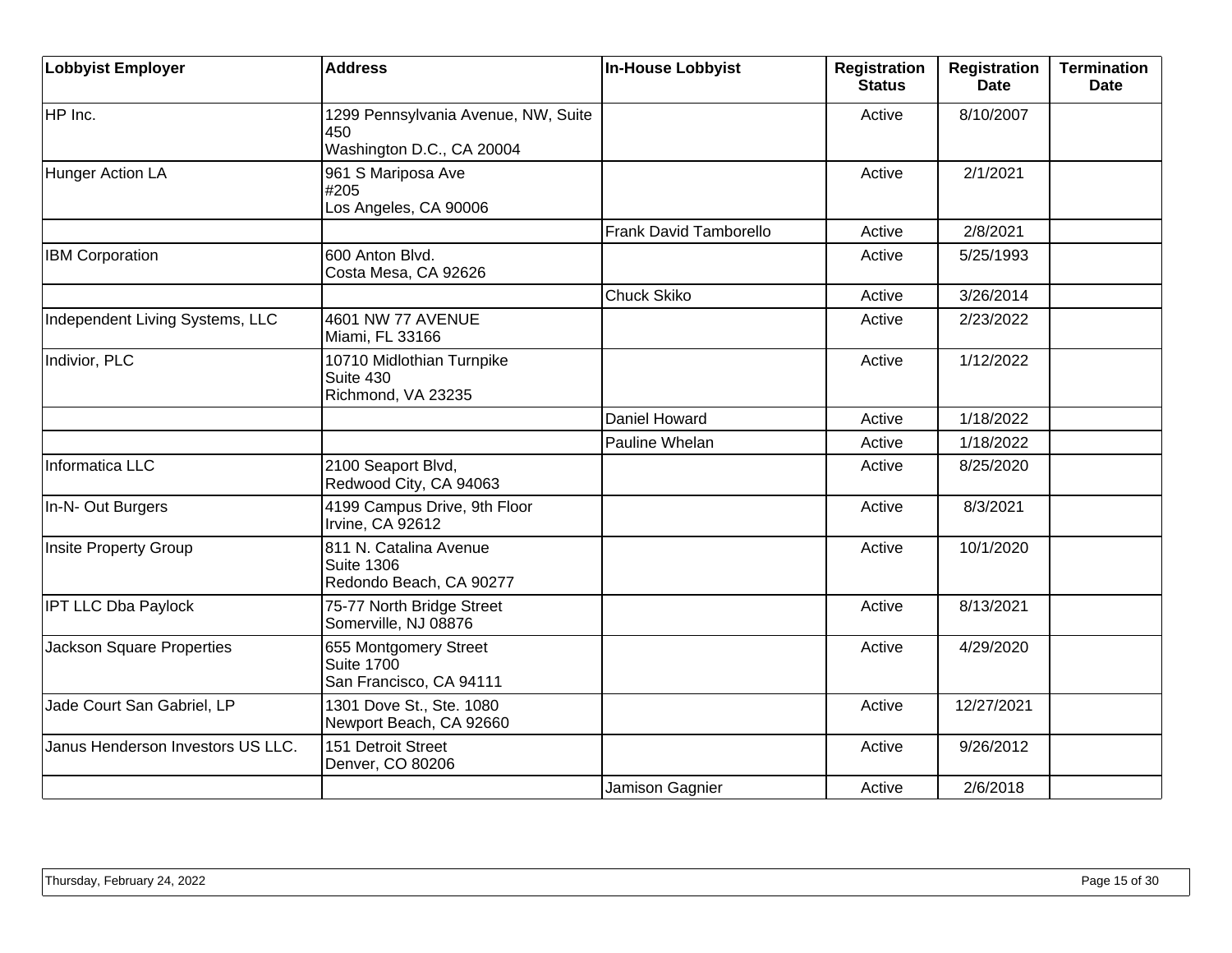| <b>Lobbyist Employer</b>                    | <b>Address</b>                                                       | In-House Lobbyist     | <b>Registration</b><br><b>Status</b> | <b>Registration</b><br><b>Date</b> | <b>Termination</b><br><b>Date</b> |
|---------------------------------------------|----------------------------------------------------------------------|-----------------------|--------------------------------------|------------------------------------|-----------------------------------|
| Jefferies LLC                               | 520 Madison Avenue<br>5th Floor<br>New York, NY 10022                |                       | Active                               | 2/4/2009                           |                                   |
|                                             |                                                                      | John Gust             | Active                               | 1/21/2015                          |                                   |
|                                             |                                                                      | Simon Wirecki         | Active                               | 5/21/2018                          |                                   |
| JP Morgan Chase Bank, NA                    | 383 Madison Avenue<br>Floor 41<br>New York, NY 10179                 |                       | Active                               | 4/9/2010                           |                                   |
|                                             |                                                                      | Heather D. Usiski     | Active                               | 7/22/2014                          |                                   |
|                                             |                                                                      | Jason L Johnson       | Active                               | 7/11/2016                          |                                   |
|                                             |                                                                      | Renee Gordon          | Active                               | 11/3/2021                          |                                   |
|                                             |                                                                      | Sean Hennessy         | Active                               | 2/18/2021                          |                                   |
| K & M LLC Dba Oak Tree Worm Farm            | 13326 Little Tujunga Canyon Road<br>Sylmar, CA 91342                 |                       | Active                               | 1/1/2021                           |                                   |
| Keona Health Inc.                           | 510 Meadowmont Village Circle, Suite<br>250<br>Chapel Hill, NC 27517 |                       | Active                               | 9/21/2020                          |                                   |
| King Street Capital Management, L.P.        | 299 Park Avenue, 40Th Floor<br>New York, NY 10171                    |                       | Active                               | 8/25/2011                          |                                   |
|                                             |                                                                      | <b>Chris Nicholas</b> | Active                               | 1/24/2022                          |                                   |
|                                             |                                                                      | Harlan F. Saroken     | Active                               | 1/10/2017                          |                                   |
| <b>KIPP Socal Public Schools</b>            | 3601 East 1st Street<br>Los Angeles, CA 90063                        |                       | Active                               | 3/18/2021                          |                                   |
| <b>KPMG LLP</b>                             | 355 South Grand Avenue<br>Los Angeles, CA 90071                      |                       | Active                               | 2/8/2013                           |                                   |
|                                             |                                                                      | Alfonso R. Salazar    | Active                               | 2/8/2013                           |                                   |
|                                             |                                                                      | Dee Dee Owens         | Active                               | 7/30/2021                          |                                   |
| La Wildlife Education And<br>Rehabilitation | PO Box 643204<br>2811 Kelton Ave<br>Los Angeles, CA 90064            |                       | Active                               | 10/20/2021                         |                                   |
| Laborer's Local 300                         | 2005 W. Pico Blvd.<br>Los Angeles, CA 90006                          |                       | Active                               | 3/8/2010                           |                                   |
|                                             |                                                                      | Ernesto J. Pantoja    | Active                               | 11/1/2016                          |                                   |
| Land Sea Air Leasing Corporation            | 15853 Olden Street<br>Sylmar, CA 91342                               |                       | Active                               | 1/6/2006                           |                                   |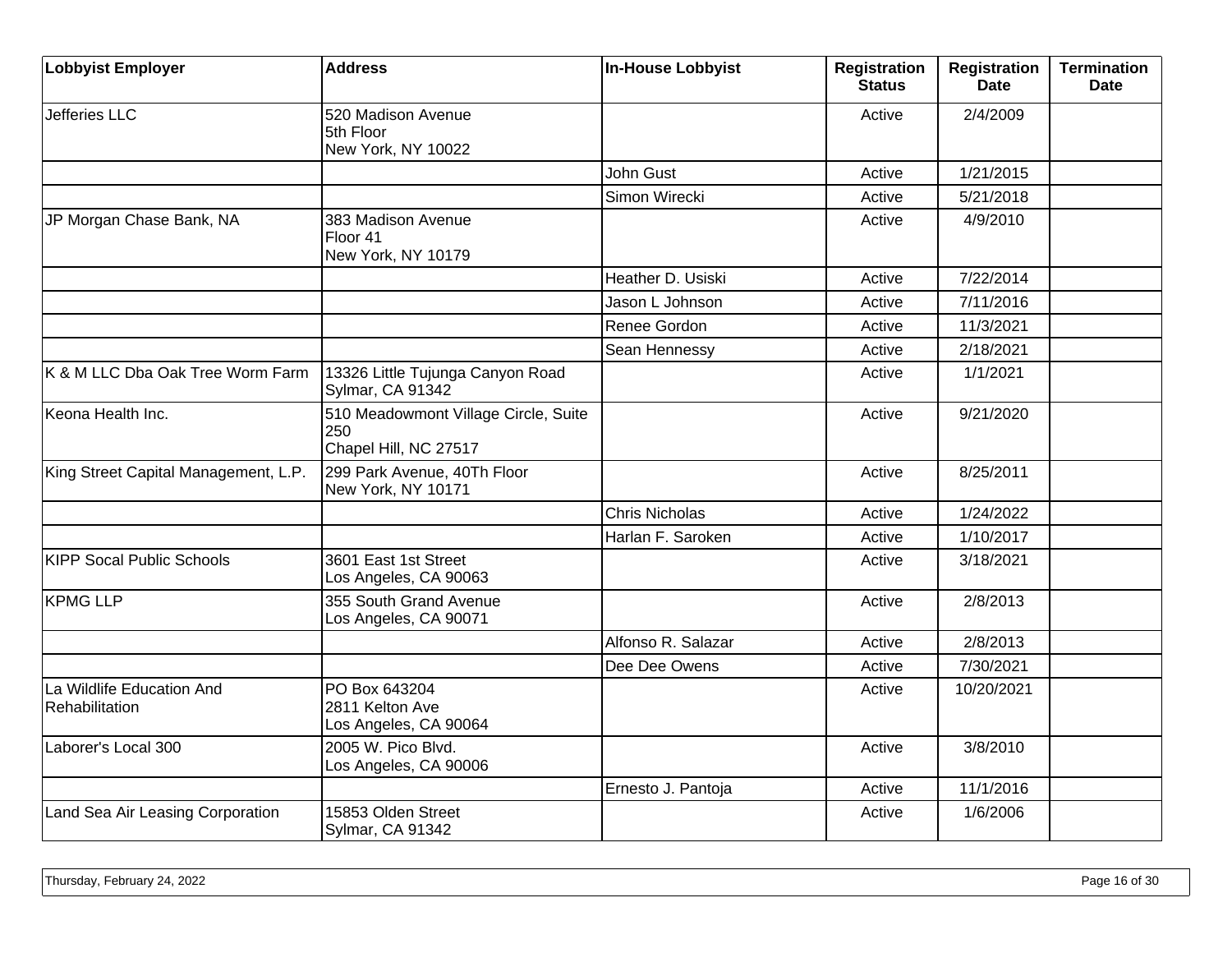| <b>Lobbyist Employer</b>                         | <b>Address</b>                                                          | <b>In-House Lobbyist</b> | <b>Registration</b><br><b>Status</b> | <b>Registration</b><br><b>Date</b> | <b>Termination</b><br><b>Date</b> |
|--------------------------------------------------|-------------------------------------------------------------------------|--------------------------|--------------------------------------|------------------------------------|-----------------------------------|
| Legacy Partners Residential, Inc.                | 5141 California Ave., Suite 100<br>Irvine, CA 92617                     |                          | Active                               | 4/26/2004                          |                                   |
| Legado Companies                                 | 121 South Beverly Drive<br>Beverly Hills, CA 90212                      |                          | Active                               | 12/23/2013                         |                                   |
| Legal Aid Foundation Of Los Angeles              | Ron Olson Justice Center<br>1550 W. 8th Street<br>Los Angeles, CA 90017 |                          | Active                               | 10/24/2020                         |                                   |
| Legendary East Pasadena, LLC                     | 116 S Euclid Ave.<br>Pasadena, CA 91101                                 |                          | Active                               | 4/15/2019                          |                                   |
| Liberty Dental Plan                              | 340 Commerce<br>Suite 100<br>Irvine, CA 92602                           |                          | Active                               | 10/14/2020                         |                                   |
| <b>Liberty Hill Foundation</b>                   | 6420 Wilshire Blvd.<br>Suite 700<br>Los Angeles, CA 90048               |                          | Active                               | 6/8/2021                           |                                   |
|                                                  |                                                                         | Michele Prichard         | Active                               | 6/10/2021                          |                                   |
| Linebarger Goggan Blair & Sampson,<br><b>LLP</b> | 2700 Via Fortuna, Suite 500<br>Austin, TX 78749                         |                          | Active                               | 1/31/2020                          |                                   |
| Los Angeles Alliance for a New<br>Economy        | 464 Lucas Ave., Ste. 202<br>Los Angeles, CA 90017                       |                          | Active                               | 6/23/2017                          |                                   |
|                                                  |                                                                         | James Elmendorf          | Active                               | 6/23/2017                          |                                   |
|                                                  |                                                                         | Lauren Ahkiam            | Active                               | 4/24/2018                          |                                   |
| Los Angeles Area Chamber Of<br>Commerce          | 350 S Bixel Street<br>Los Angeles, CA 90017                             |                          | Active                               | 4/12/2021                          |                                   |
|                                                  |                                                                         | Patricia Bruno Torres    | Active                               | 4/13/2021                          |                                   |
| Los Angeles ATHLETIC CLUB                        | 500 S. GRAND AVENUE<br><b>SUITE 1300</b><br>Los Angeles, CA 90071       |                          | Active                               | 1/26/2018                          |                                   |
| Los Angeles Community College<br><b>District</b> | 770 Wilshire Blvd<br>Los Angeles, CA 90017                              |                          | Active                               | 2/20/2020                          |                                   |
| <b>Lynwood Unified School District</b>           | 11321 Bullis Rd<br>Lynwood, CA 90262                                    |                          | Active                               | 1/28/2021                          |                                   |
| Magnetar Capital LLC                             | 1603 Orrington Avenue<br>13th Floor<br>Evanston, IL 60201               |                          | Active                               | 8/2/2016                           |                                   |
|                                                  |                                                                         | Christina Van Beelen     | Active                               | 11/26/2018                         |                                   |
|                                                  |                                                                         | Courtney Kozel           | Active                               | 10/1/2021                          |                                   |
| Thursday, February 24, 2022                      |                                                                         |                          |                                      |                                    | Page 17 of 30                     |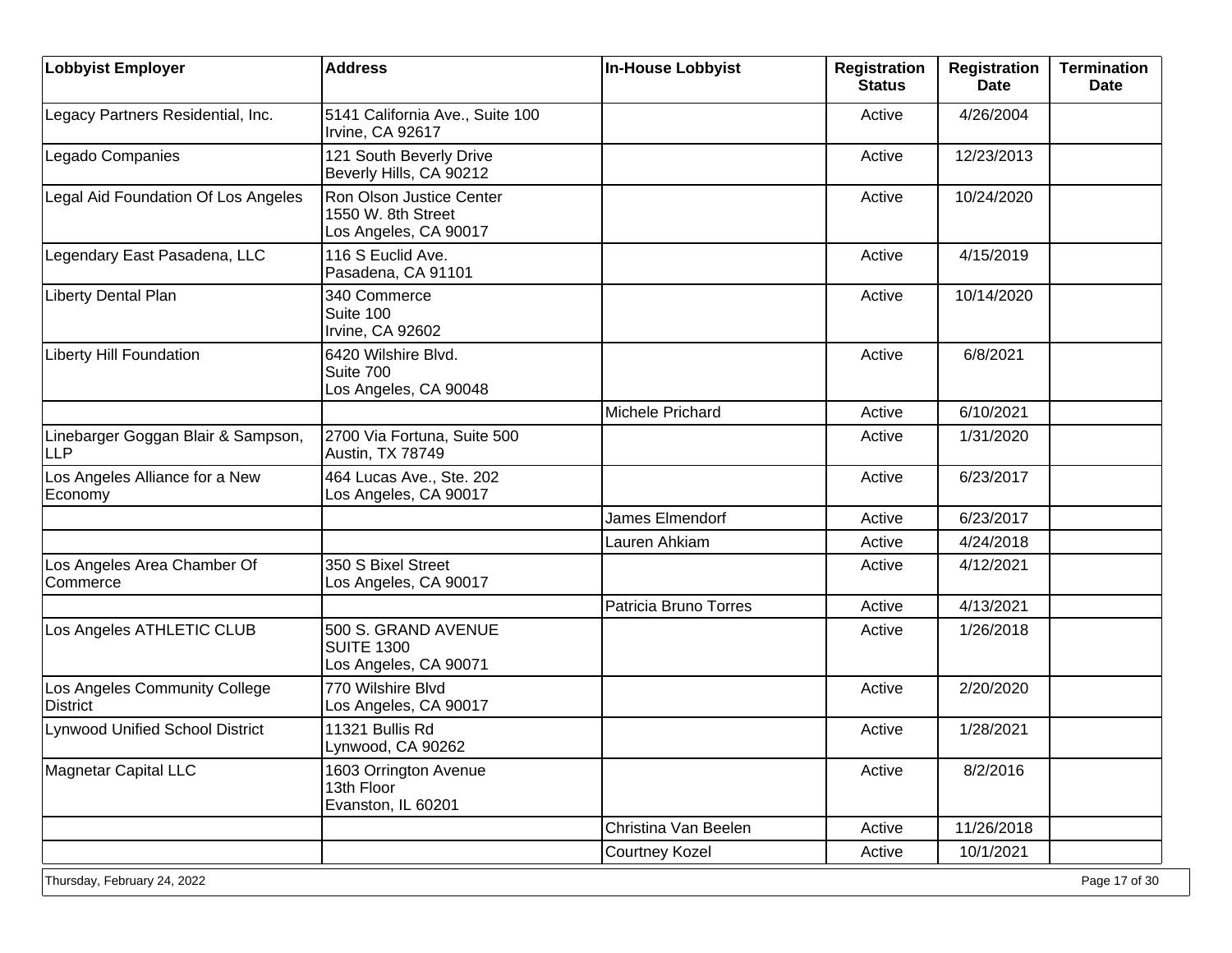| <b>Lobbyist Employer</b>              | <b>Address</b>                                                                         | <b>In-House Lobbyist</b> | <b>Registration</b><br><b>Status</b> | <b>Registration</b><br><b>Date</b> | <b>Termination</b><br><b>Date</b> |
|---------------------------------------|----------------------------------------------------------------------------------------|--------------------------|--------------------------------------|------------------------------------|-----------------------------------|
|                                       |                                                                                        | Steven F. Freed          | Active                               | 8/2/2016                           |                                   |
|                                       |                                                                                        | <b>Stuart Davies</b>     | Active                               | 1/25/2022                          |                                   |
|                                       |                                                                                        | Thomas M. Sherwood       | Active                               | 8/2/2016                           |                                   |
| Maplebear Inc. D/B/A Instacart        | 28 Liberty Ship Way<br><b>Suite 2815</b><br>Sausalito, California (CA) 94965           |                          | Active                               | 7/30/2020                          |                                   |
|                                       |                                                                                        | <b>Tiffani Alvidrez</b>  | Active                               | 6/18/2021                          |                                   |
| Marina Del Rey Lessees Assn           | 8537 Wakefield Avenue<br>Panorama City, CA 91402                                       |                          | Active                               | 5/10/1993                          |                                   |
| Martin Outdoor Of So. California, LLC | 5801 West Jefferson Boulevard<br>Los Angeles, CA 90016                                 |                          | Active                               | 1/20/2016                          |                                   |
| Maximus, Inc.                         | 1891 Metro Center Drive<br>Reston, VA 20190                                            |                          | Active                               | 2/17/1998                          |                                   |
| Mccourt Partners LLC                  | 1201 N. Broadway<br>Los Angeles, CA 90012                                              |                          | Active                               | 3/27/2015                          |                                   |
| Mcdonald's Corporation                | 110 North Carpenter Street<br>Chicago, IL 60606                                        |                          | Active                               | 10/19/2020                         |                                   |
| Medford XC, LLC                       | c/o Xebec Realty Partners<br>3010 Old Ranch Parkway, Suite 470<br>Seal Beach, CA 90740 |                          | Active                               | 3/16/2021                          |                                   |
| Microsoft Corporation                 | C/O 28 Liberty Ship Way<br><b>Suite 2815</b><br>Sausalito, CA 94965                    |                          | Active                               | 4/22/2005                          |                                   |
|                                       |                                                                                        | Andrew Rutledge          | Active                               | 8/3/2021                           |                                   |
|                                       |                                                                                        | Jed Zercher              | Active                               | 11/6/2014                          |                                   |
|                                       |                                                                                        | <b>Mark Fellows</b>      | Active                               | 2/23/2021                          |                                   |
|                                       |                                                                                        | <b>Steven Reese</b>      | Active                               | 1/9/2020                           |                                   |
| MMVON Capital Holdings LLC            | 25726 Dillon Road<br>Laguna Hills, CA 92653                                            |                          | Active                               | 8/6/2021                           |                                   |
| Molina Healthcare Inc.                | 200 Oceangate, Suite 850<br>Long Beach, CA 90802                                       |                          | Active                               | 8/20/2019                          |                                   |
| Morgan Stanley & Co. LLC              | 1585 Broadway<br>New York, NY 10036                                                    |                          | Active                               | 1/7/2019                           |                                   |
|                                       |                                                                                        | <b>Esther Berg</b>       | Active                               | 1/7/2019                           |                                   |
| Motion Picture Association, Inc.      | 15301 Ventura Blvd., Building E<br>Sherman Oaks, CA 91403                              |                          | Active                               | 1/11/2010                          |                                   |

Thursday, February 24, 2022 **Page 18 of 30**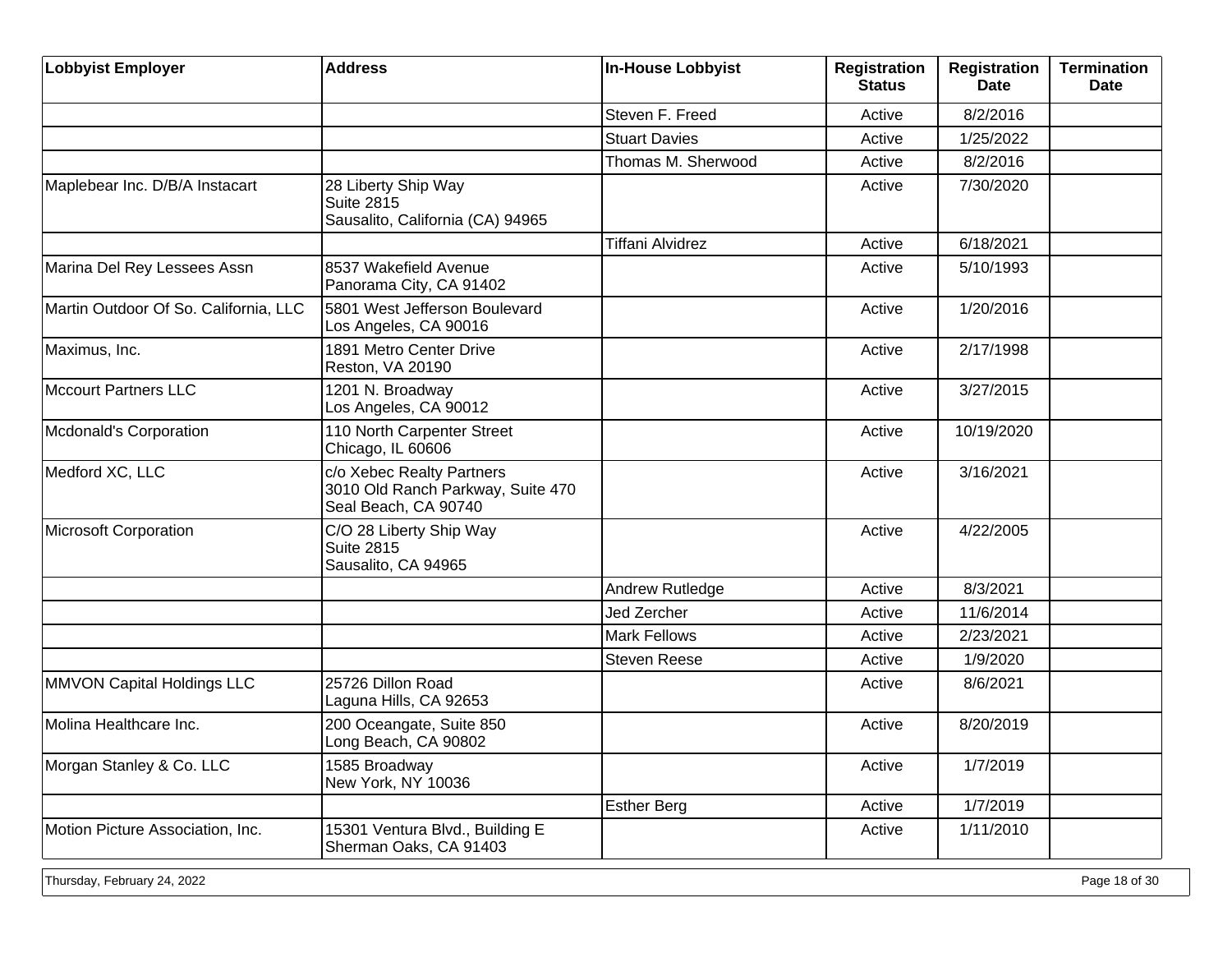| Lobbyist Employer                                                                            | <b>Address</b>                                                  | In-House Lobbyist          | <b>Registration</b><br><b>Status</b> | <b>Registration</b><br><b>Date</b> | <b>Termination</b><br><b>Date</b> |
|----------------------------------------------------------------------------------------------|-----------------------------------------------------------------|----------------------------|--------------------------------------|------------------------------------|-----------------------------------|
| Motive Energy Telecommunications<br>Group Inc. dba Motive Infrastructure<br><b>Solutions</b> | 9275 Corbin Avenue<br>Northridge, CA 91324                      |                            | Active                               | 5/17/2018                          |                                   |
|                                                                                              |                                                                 | Jeremy Harmon              | Active                               | 5/21/2018                          |                                   |
|                                                                                              |                                                                 | <b>Trent Ramirez</b>       | Active                               | 5/17/2018                          |                                   |
| Motorola Solutions                                                                           | 500 West Monroe<br>43Rd Floor<br>Chicago, IL 60661              |                            | Active                               | 1/25/2000                          |                                   |
| Napier Park Global Capital (US) LP                                                           | 280 Park Avenue<br><b>Third Floor</b><br>New York, NY 10017     |                            | Active                               | 3/26/2013                          |                                   |
|                                                                                              |                                                                 | Nadja Marcoz               | Active                               | 3/26/2013                          |                                   |
| National Association of Theatre<br>Owners of California/Nevada                               | 11661 San Vicente Blvd., Suite 830<br>Los Angeles, CA 90049     |                            | Active                               | 7/24/2020                          |                                   |
| Natural Resources Defense Council                                                            | 111 Sutter Street, 21st Floor<br>San Francisco, CA 94104        |                            | Active                               | 6/3/2019                           |                                   |
|                                                                                              |                                                                 | Damon Nagami               | Active                               | 5/4/2020                           |                                   |
| <b>NBC Universal Media, LLC</b>                                                              | 100 Universal City Plaza<br>Universal City, CA 91608            |                            | Active                               | 12/13/1993                         |                                   |
|                                                                                              |                                                                 | <b>Christina Michaelis</b> | Active                               | 1/6/2020                           |                                   |
|                                                                                              |                                                                 | <b>Joy Forbes</b>          | Active                               | 4/25/2018                          |                                   |
|                                                                                              |                                                                 | Kathy Banuelos             | Active                               | 10/22/2021                         |                                   |
|                                                                                              |                                                                 | Mark Lyum                  | Active                               | 6/27/2018                          |                                   |
|                                                                                              |                                                                 | <b>Yvette Estrada</b>      | Active                               | 11/1/2021                          |                                   |
| Neuberger Berman Group, LLC                                                                  | 1290 Avenue Of The Americas<br>26Th Floor<br>New York, NY 10104 |                            | Active                               | 10/26/2015                         |                                   |
|                                                                                              |                                                                 | <b>Christopher Hawkins</b> | Active                               | 6/15/2021                          |                                   |
|                                                                                              |                                                                 | Sean Lewis                 | Active                               | 6/19/2019                          |                                   |
| New Urban West, Inc.                                                                         | 2001 Wilshire Blvd.<br>Suite 401<br>Santa Monica, CA 90403      |                            | Active                               | 9/4/2020                           |                                   |
| Nike, Inc                                                                                    | One SW Bowerman Dr<br>Beaverton, OR 97005                       |                            | Active                               | 4/4/2018                           |                                   |
|                                                                                              |                                                                 | Jeannette Rodriguez        | Active                               | 4/10/2018                          |                                   |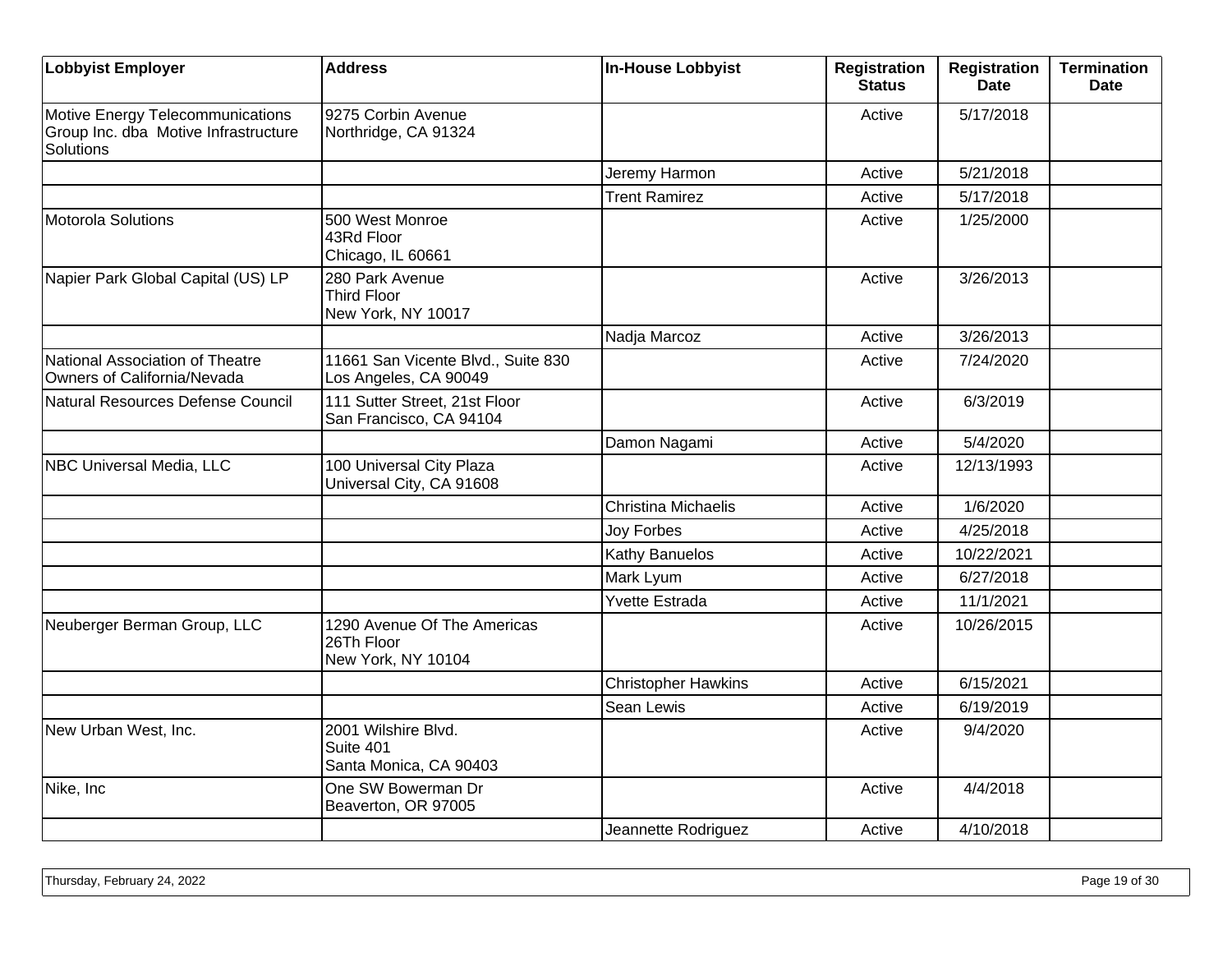| <b>Lobbyist Employer</b>                                    | <b>Address</b>                                                         | <b>In-House Lobbyist</b> | <b>Registration</b><br><b>Status</b> | <b>Registration</b><br>Date | <b>Termination</b><br><b>Date</b> |
|-------------------------------------------------------------|------------------------------------------------------------------------|--------------------------|--------------------------------------|-----------------------------|-----------------------------------|
| Northlake Associates, LLC                                   | 1999 Avenue Of The Stars<br><b>Suite 2850</b><br>Los Angeles, CA 90067 |                          | Active                               | 4/12/2018                   |                                   |
| Northrop Grumman Systems<br>Corporation                     | 2980 Fairview Park Drive<br>Falls Church, VA 22042                     |                          | Active                               | 11/21/2008                  |                                   |
|                                                             |                                                                        | Joseph M Ahn             | Active                               | 7/19/2011                   |                                   |
| NOTJLA, LLC                                                 | 8867 Melrose Avenue<br>Suite G<br>W. Hollywood, CA 90069               |                          | Active                               | 11/12/2020                  |                                   |
| NUWI Lyons Canyon, LLC                                      | 16935 W Bernardo Dr. #260<br>San Diego, CA 92127                       |                          | Active                               | 2/1/2022                    |                                   |
| Okta, Inc.                                                  | 28 Liberty Ship Way<br>Suite 2815<br>Sausalito, CA 94965               |                          | Active                               | 7/1/2021                    |                                   |
| Olson Urban Housing, LLC                                    | 3010 Old Ranch Parkway, Suite 100<br>Seal Beach, CA 90740              |                          | Active                               | 8/18/2020                   |                                   |
| <b>Onex Corporation</b>                                     | 161 Bay St<br>49th Floor<br>Toronto, Ontario, Canada M5J 2S1           |                          | Active                               | 4/19/2021                   |                                   |
|                                                             |                                                                        | <b>Elizabeth Samuels</b> | Active                               | 4/19/2021                   |                                   |
| Pacfic6 Enterprises                                         | 211 E Ocean Blvd. Suite 550<br>Long Beach, CA 90802                    |                          | Active                               | 1/31/2022                   |                                   |
| Pacific Investment Management<br>Company LLC (PIMCO)        | 650 Newport Center Drive<br>Newport Beach, CA 92660                    |                          | Active                               | 1/7/2011                    |                                   |
|                                                             |                                                                        | Kevin Gray               | Active                               | 1/10/2011                   |                                   |
| Pacific Maritime Association                                | 555 Market Street<br>3rd Floor<br>San Francisco, CA 94105              |                          | Active                               | 8/20/2021                   |                                   |
| Pacific Ocean Management, LLC                               | 13737 Fiji Way, C-10<br>Marina Del Rey, CA 90292                       |                          | Active                               | 5/2/2003                    |                                   |
| Pacific Toxicology Laboratories<br>(California Corporation) | 9348 De Soto Ave.<br>Chatsworth, CA 91311                              |                          | Active                               | 10/26/2021                  |                                   |
| Palatine Capital Partners Management,<br><b>LLC</b>         | 1901 Avenue Of The Stars, Suite 1005<br>Los Angeles, CA 90067          |                          | Active                               | 2/17/2021                   |                                   |
| <b>Pallet Shelter</b>                                       | 1930 Merrill Creek Parkway<br>Suite A<br>Everett, WA 98203             |                          | Active                               | 7/29/2021                   |                                   |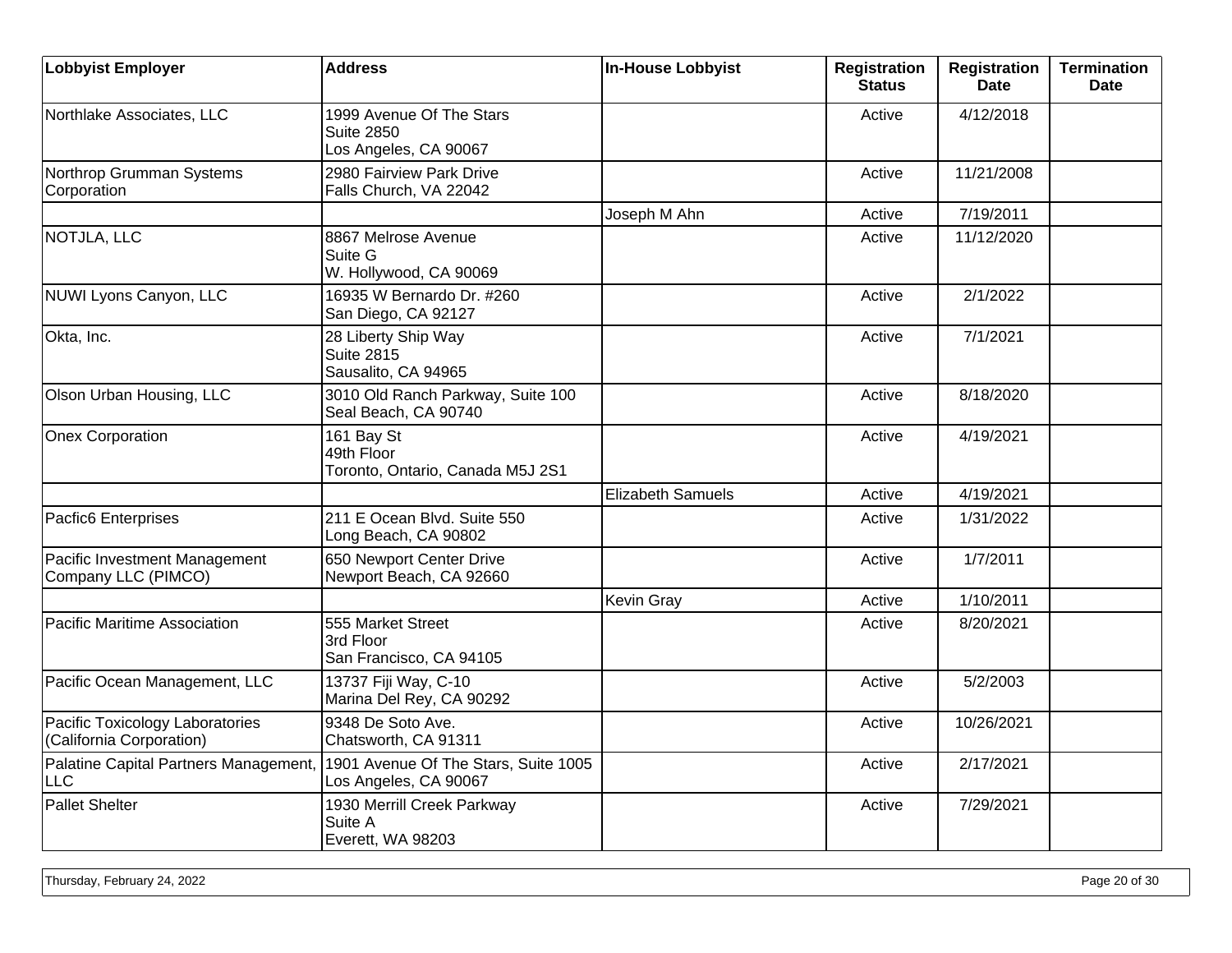| <b>Lobbyist Employer</b>                                        | <b>Address</b>                                                | <b>In-House Lobbyist</b> | <b>Registration</b><br><b>Status</b> | <b>Registration</b><br>Date | <b>Termination</b><br><b>Date</b> |
|-----------------------------------------------------------------|---------------------------------------------------------------|--------------------------|--------------------------------------|-----------------------------|-----------------------------------|
| Palo Alto Networks, Inc.                                        | 3000 Tannery Way<br>Santa Monica, CA 95054                    |                          | Active                               | 5/7/2020                    |                                   |
| Parents, Educators/Teachers &<br><b>Students In Action</b>      | 18017 Chatsworth Street, Suite 337<br>Granada Hills, CA 91344 |                          | Active                               | 11/18/2021                  |                                   |
| Parking Concepts, Inc.                                          | 12 Mauchly, Building "I"<br>Irvine, CA 92618                  |                          | Active                               | 6/28/1993                   |                                   |
| PCCP, LLC                                                       | 10100 Santa Monica Blvd<br>Ste 1000<br>Los Angeles, CA 90067  |                          | Active                               | 2/16/2011                   |                                   |
|                                                                 |                                                               | <b>Greg Eberhardt</b>    | Active                               | 2/16/2011                   |                                   |
| Pepperdine University                                           | 24255 Pacific Coast Hwy.<br>Malibu, CA 90263                  |                          | Active                               | 8/8/1997                    |                                   |
| Pharmaceutical Research And<br>Manufacturers Of America (Phrma) | 1215 K Street, Suite 970<br>Sacramento, CA 95814              |                          | Active                               | 7/21/2015                   |                                   |
|                                                                 |                                                               | <b>Asher Lisec</b>       | Active                               | 1/30/2018                   |                                   |
| Physicians For Social Responsibility-<br>Los Angeles            | 617 S. Olive Street, Suite 1100<br>Los Angeles, CA 90014      |                          | Active                               | 6/18/2021                   |                                   |
|                                                                 |                                                               | Eric A Romann            | Active                               | 6/23/2021                   |                                   |
|                                                                 |                                                               | Maro Kakoussian          | Active                               | 11/1/2021                   |                                   |
| Piper Sandler & Co.                                             | 800 Nicollet Mall, J12NCO<br>Minneapolis, MN 55402            |                          | Active                               | 2/11/2011                   |                                   |
|                                                                 |                                                               | Mark Adler               | Active                               | 2/11/2011                   |                                   |
| Plains Makerting, L.P.                                          | 5951 Encina Road, Ste. 100<br>Goleta, CA 93110                |                          | Active                               | 9/18/2019                   |                                   |
| Planned Parenthood Los Angeles                                  | 555 Capitol Mall, Suite 400<br>Sacramento, CA 95814           |                          | Active                               | 7/30/2018                   |                                   |
|                                                                 |                                                               | Celinda Vazquez          | Active                               | 1/10/2019                   |                                   |
| <b>PMA Consultants</b>                                          | 5000 E. Spring, Suite 380<br>Long Beach, CA 90815             |                          | Active                               | 10/30/2020                  |                                   |
| Polsa Rosa Ranch Studios, Inc.                                  | <b>PO Box 285</b><br>Acton, CA 93532                          |                          | Active                               | 3/3/2020                    |                                   |
| Prime Healthcare                                                | 3480 E. Guasti Road, 1st Floor<br>Ontario, CA 91761           |                          | Active                               | 7/22/2021                   |                                   |
| Project Dimensions, Inc.                                        | 4 Park Plaza<br>Suite 700<br>Irvine, CA 92614                 |                          | Active                               | 3/31/2021                   |                                   |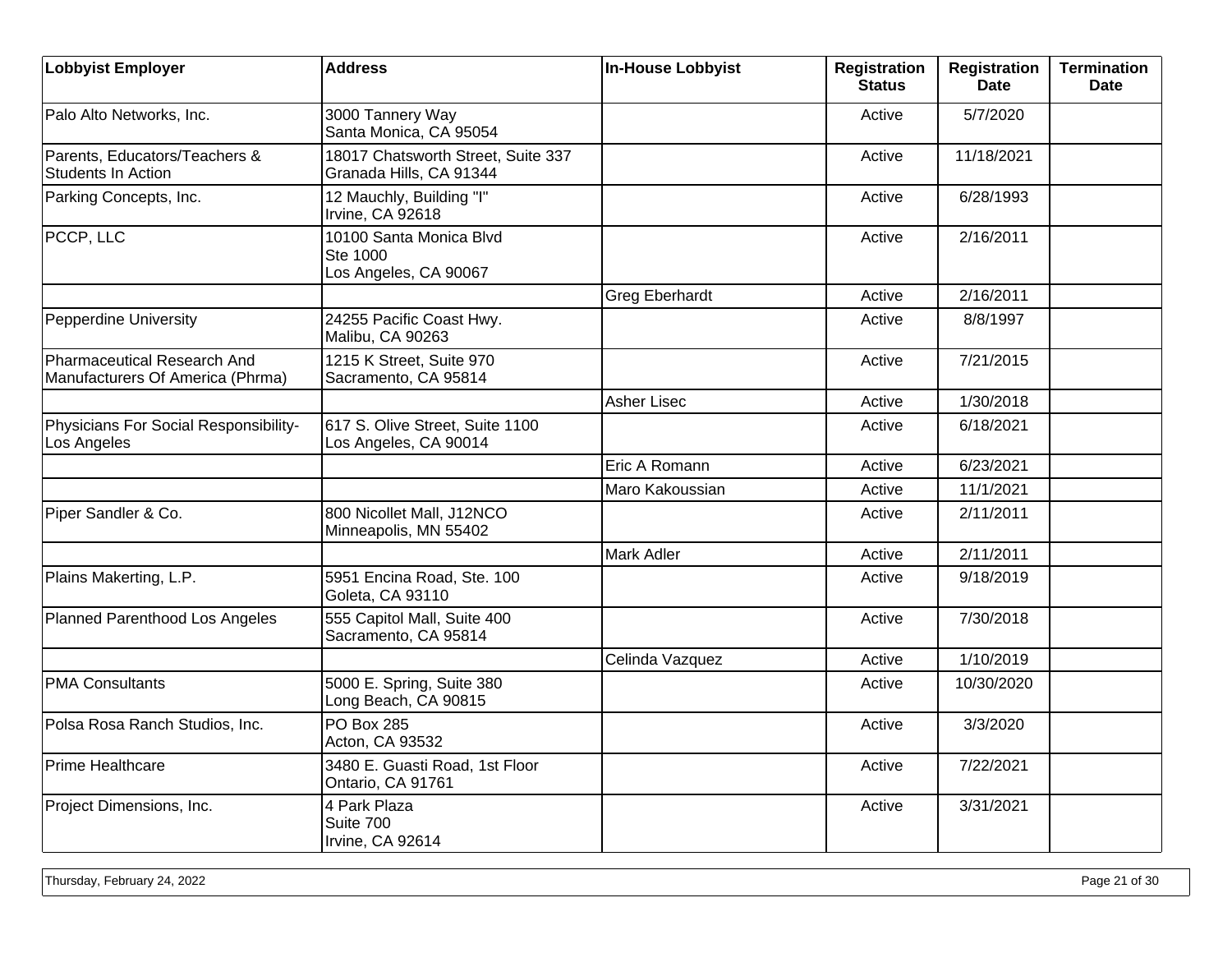| <b>Lobbyist Employer</b>                 | <b>Address</b>                                                                       | <b>In-House Lobbyist</b>    | <b>Registration</b><br><b>Status</b> | <b>Registration</b><br><b>Date</b> | <b>Termination</b><br><b>Date</b> |
|------------------------------------------|--------------------------------------------------------------------------------------|-----------------------------|--------------------------------------|------------------------------------|-----------------------------------|
| Project Verve, LLC                       | 2147 Iris Place<br>Costa Mesa, CA 92627                                              |                             | Active                               | 11/16/2021                         |                                   |
| Qualtrics.Com                            | 333 W. River Park Drive<br>Provo, UT 84604                                           |                             | Pending                              |                                    |                                   |
| Quemetco, Inc.                           | 695 Town Center Drive<br>14th Floor<br>Costa Mesa, CA 92626                          |                             | Active                               | 8/11/2020                          |                                   |
| Quest Diagnostics Incorporated           | C/O Multistate Associates Inc.<br>515 KING STREET, SUITE 300<br>Alexandria, VA 22314 |                             | Active                               | 10/5/2017                          |                                   |
| Raine Capital LLC ("Raine")              | 65 East 55Th Street, 24Th Floor<br>New York, NY 10022                                |                             | Active                               | 7/28/2017                          |                                   |
|                                          |                                                                                      | Ankur Kanotra               | Active                               | 9/13/2021                          |                                   |
|                                          |                                                                                      | Carrie Elizabeth Eagle      | Active                               | 7/28/2017                          |                                   |
|                                          |                                                                                      | <b>Sherri Anne Williams</b> | Active                               | 7/28/2017                          |                                   |
| Rancho LPG Holdings, LLC                 | 2110 North Gaffey Street<br>San Pedro, CA 90731                                      |                             | Active                               | 2/21/2020                          |                                   |
| Raymond James & Associates               | 39 E. Union Street<br>Pasadena, CA 91103                                             |                             | Active                               | 6/8/2010                           |                                   |
|                                          |                                                                                      | Jose Vera                   | Active                               | 7/27/2020                          |                                   |
| <b>RBC Capital Markets, LLC</b>          | 777 S. Figueroa St.<br>Suite 850<br>Los Angeles, CA 90017                            |                             | Active                               | 8/30/2011                          |                                   |
|                                          |                                                                                      | <b>Greg Dawley</b>          | Active                               | 7/10/2015                          |                                   |
|                                          |                                                                                      | Ian Parker                  | Active                               | 9/23/2019                          |                                   |
| Recology, Inc.                           | 50 California Street, 24Th Floor<br>San Francisco, CA 94111                          |                             | Active                               | 8/3/2007                           |                                   |
| Rowland Heights Development LLC          | 18856 Amar Road<br>Suite #6<br>Walnut, California (CA) 91789                         |                             | Active                               | 3/15/2017                          |                                   |
| Rowland Town Center, LLC                 | 14328 Lomitas Ave<br>City of Industry, CA 91746                                      |                             | Active                               | 3/4/2019                           |                                   |
| Runbeck Election Services, Inc.          | 2800 S. 36th Street<br>Phoenix, AZ 985034                                            |                             | Active                               | 9/23/2021                          |                                   |
| Russell Westbrook Why Not?<br>Foundation | 10960 Wilshire Blvd., 5th Floor<br>Los Angeles, CA 90024                             |                             | Active                               | 4/8/2021                           |                                   |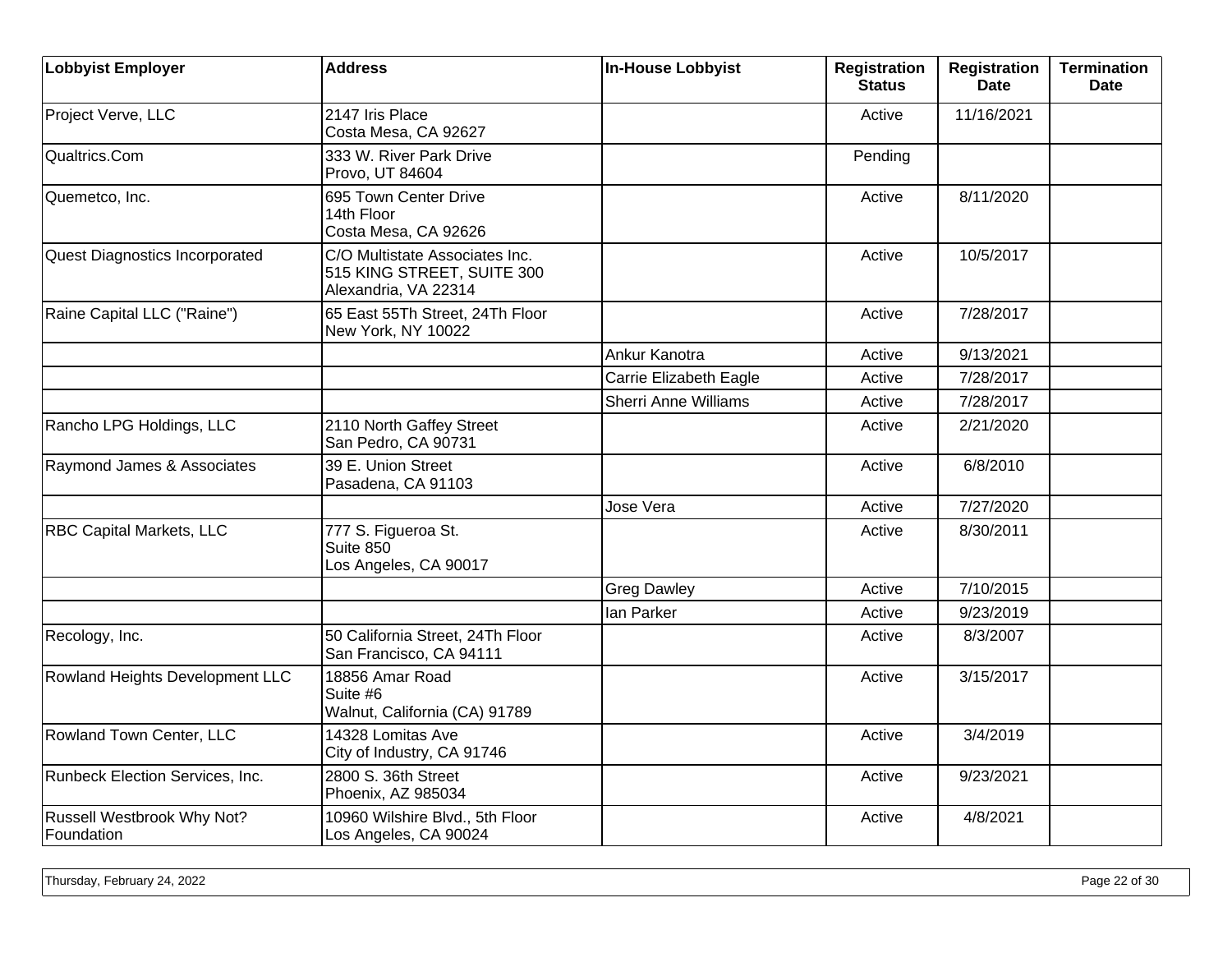| <b>Lobbyist Employer</b>               | <b>Address</b>                                                 | <b>In-House Lobbyist</b> | <b>Registration</b><br><b>Status</b> | <b>Registration</b><br><b>Date</b> | <b>Termination</b><br><b>Date</b> |
|----------------------------------------|----------------------------------------------------------------|--------------------------|--------------------------------------|------------------------------------|-----------------------------------|
| Ryan, LLC                              | 500 Capitol Mall, Suite 2250<br>Sacramento, CA 95814           |                          | Active                               | 11/21/2017                         |                                   |
| Rzero                                  | 345 West Bearcat Drive, Suite 100<br>South Salt Lake, UT 84115 |                          | Active                               | 7/12/2021                          |                                   |
| SA Recycling LLC.                      | 901 New Dock Street<br>San Pedro, CA 90731                     |                          | Active                               | 3/4/2021                           |                                   |
| Sage Live Oak, LLC                     | 120 Newport Center Drive<br>Newport Beach, CA 92660            |                          | Active                               | 3/7/2017                           |                                   |
| <b>SAJE</b>                            | 152 W. 32nd St.<br>Los Angeles, CA 90007                       |                          | Active                               | 11/24/2020                         |                                   |
|                                        |                                                                | Joseph Donlin            | Active                               | 11/24/2020                         |                                   |
| Salesforce.Com, Inc.                   | 415 Mission Street<br>3Rd Floor<br>San Francisco, CA 94105     |                          | Active                               | 5/30/2014                          |                                   |
| Santa Monica Aerial Rapid Transit, LLC | 238 19th St.<br>Santa Monica, CA 90402                         |                          | Active                               | 6/18/2020                          |                                   |
| <b>SAP</b>                             | 1399 New York Avenue, NW, Suite 800<br>Washington, DC 20005    |                          | Active                               | 9/21/2020                          |                                   |
| Savvas Learning Company LLC            | C/O 2350 Kerner Blvd., Suite 250<br>San Rafael, CA 94901       |                          | Active                               | 7/16/2019                          |                                   |
|                                        |                                                                | <b>Michael Hoy</b>       | Active                               | 7/19/2019                          |                                   |
| <b>Sculptor Capital LP</b>             | 9 West 57Th Street<br>39Th Floor<br>New York, NY 10019         |                          | Active                               | 7/16/2014                          |                                   |
|                                        |                                                                | <b>Britton Leigh</b>     | Active                               | 7/23/2019                          |                                   |
|                                        |                                                                | Kristen Hummel           | Active                               | 7/23/2019                          |                                   |
|                                        |                                                                | Lee Minton               | Active                               | 7/23/2019                          |                                   |
|                                        |                                                                | <b>Marianne Gresio</b>   | Active                               | 12/3/2019                          |                                   |
| SE Sky Terrace, LLC                    | 2870 Los Feliz Place<br>2Nd Floor<br>Los Angeles,, CA 90039    |                          | Active                               | 5/24/2021                          |                                   |
| Securitas Security Services USA, Inc.  | 1055 Wilshire Blvd. Suite 1600<br>Los Angeles,, CA 90017       |                          | Active                               | 1/31/2022                          |                                   |
| Security Marketing Group Inc.          | 2201 Wood Cutter Court<br>Raleigh, NC 27606                    |                          | Active                               | 3/26/2013                          |                                   |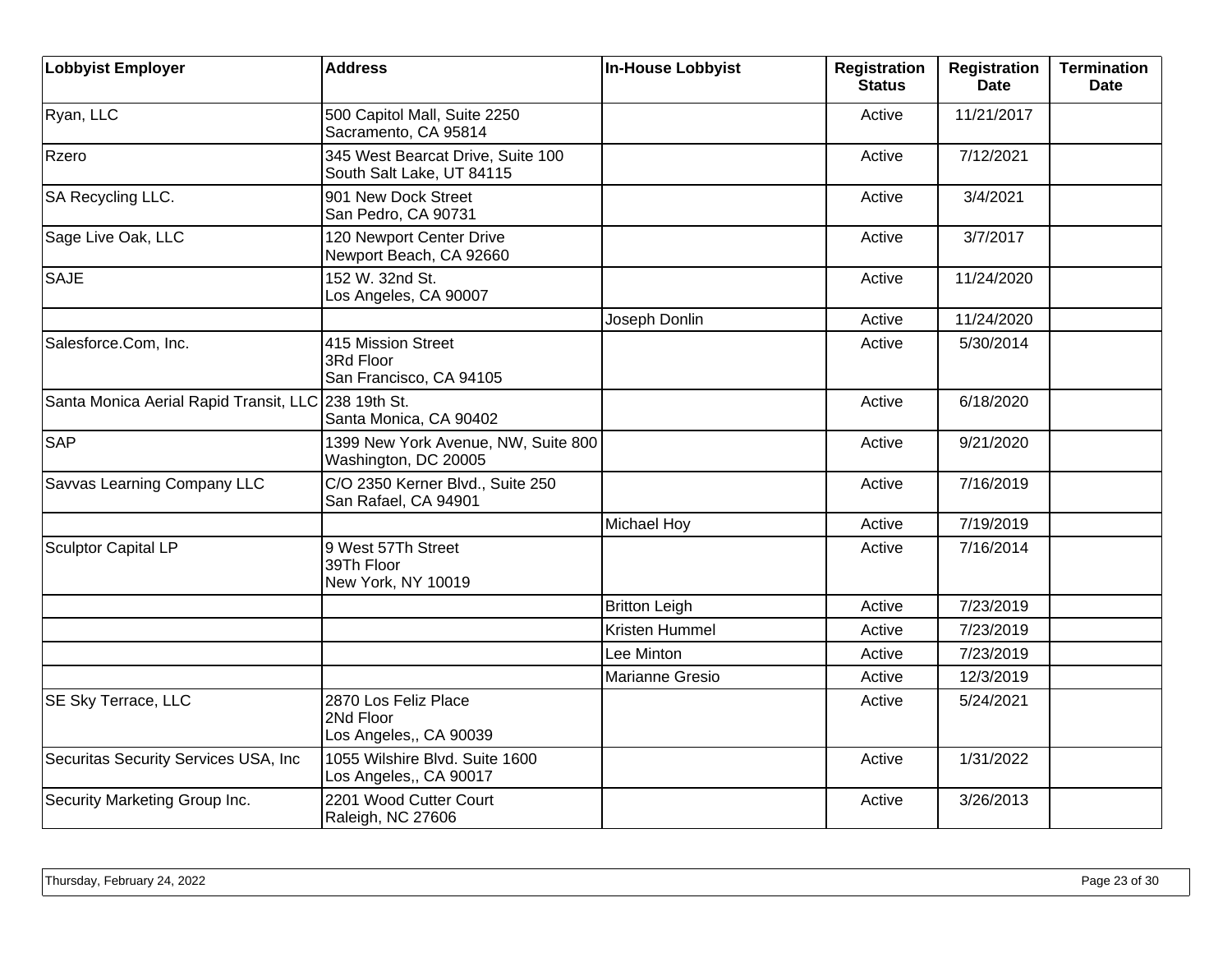| <b>Lobbyist Employer</b>                             | <b>Address</b>                                                      | <b>In-House Lobbyist</b> | <b>Registration</b><br><b>Status</b> | <b>Registration</b><br><b>Date</b> | <b>Termination</b><br><b>Date</b> |
|------------------------------------------------------|---------------------------------------------------------------------|--------------------------|--------------------------------------|------------------------------------|-----------------------------------|
| Securus Technologies, Inc.                           | 14651 Dallas Parkway<br>Ste. 600<br>Dallas, TX 75254                |                          | Active                               | 7/14/2014                          |                                   |
| Sentinel Peak Resources California<br><b>LLC</b>     | 6501 E. Belleview, Suite 400<br>Englewood, Colorado 80111           |                          | Active                               | 1/24/2022                          |                                   |
| Shalom Institute Camp And<br>Conference Center       | 34342 Mulholland Highway<br>Malibu, CA 90265                        |                          | Active                               | 3/3/2010                           |                                   |
| Shomof Group                                         | 724 South Spring St Suite 802<br>Los Angeles, California (CA) 90014 |                          | Active                               | 9/13/2021                          |                                   |
| Sierra Club                                          | 3250 Wilshire Blvd<br><b>Suite 1106</b><br>Los Angeles, CA 90010    |                          | Active                               | 8/24/2021                          |                                   |
|                                                      |                                                                     | Nicole Levin             | Active                               | 10/7/2021                          |                                   |
| Signal Hill XC, LLC                                  | 3010 Old Ranch Parkway, Suite 470<br>Seal Beach, CA 90740           |                          | Active                               | 9/28/2021                          |                                   |
| Slalom, LLC                                          | 8560 Sunset Boulevard Suite 900<br>W. Hollywood, CA 90069           |                          | Active                               | 11/24/2021                         |                                   |
| Smartmatic USA Corporation                           | 1001 Broken Sound Pkwy<br>Suite D<br>Boca Raton, FL 33487           |                          | Active                               | 12/5/2017                          |                                   |
| Sonnenblick-Del Rio Norwalk                          | 3356 Wilshire Drive<br>Redding, CA 96002                            |                          | Active                               | 9/10/1998                          |                                   |
| Southern California Gas Company                      | 555 West Fifth Street, GT21C5<br>Los Angeles, CA 90013              |                          | Active                               | 5/5/1993                           |                                   |
|                                                      |                                                                     | Armando Flores           | Active                               | 7/29/2021                          |                                   |
|                                                      |                                                                     | Purvi Doshi              | Active                               | 8/31/2018                          |                                   |
| Splunk, Inc.                                         | 270 Brannan Street<br>San Francisco, CA 94107                       |                          | Active                               | 6/17/2021                          |                                   |
| <b>STATE STREET BANK AND TRUST</b><br><b>COMPANY</b> | <b>1 LINCOLN STREET</b><br>Boston, MA 02111                         |                          | Active                               | 8/5/2020                           |                                   |
|                                                      |                                                                     | Gavin Joyce              | Active                               | 7/26/2021                          |                                   |
|                                                      |                                                                     | Henry Disano             | Active                               | 8/17/2020                          |                                   |
|                                                      |                                                                     | <b>Travis Calabio</b>    | Active                               | 1/5/2022                           |                                   |
| <b>State Street Global Advisors Trust</b><br>Company | 1 Iron Street, 6th Floor<br>Boston, MA 02210                        |                          | Active                               | 9/17/2018                          |                                   |
|                                                      |                                                                     | Sonya Park               | Active                               | 9/17/2018                          |                                   |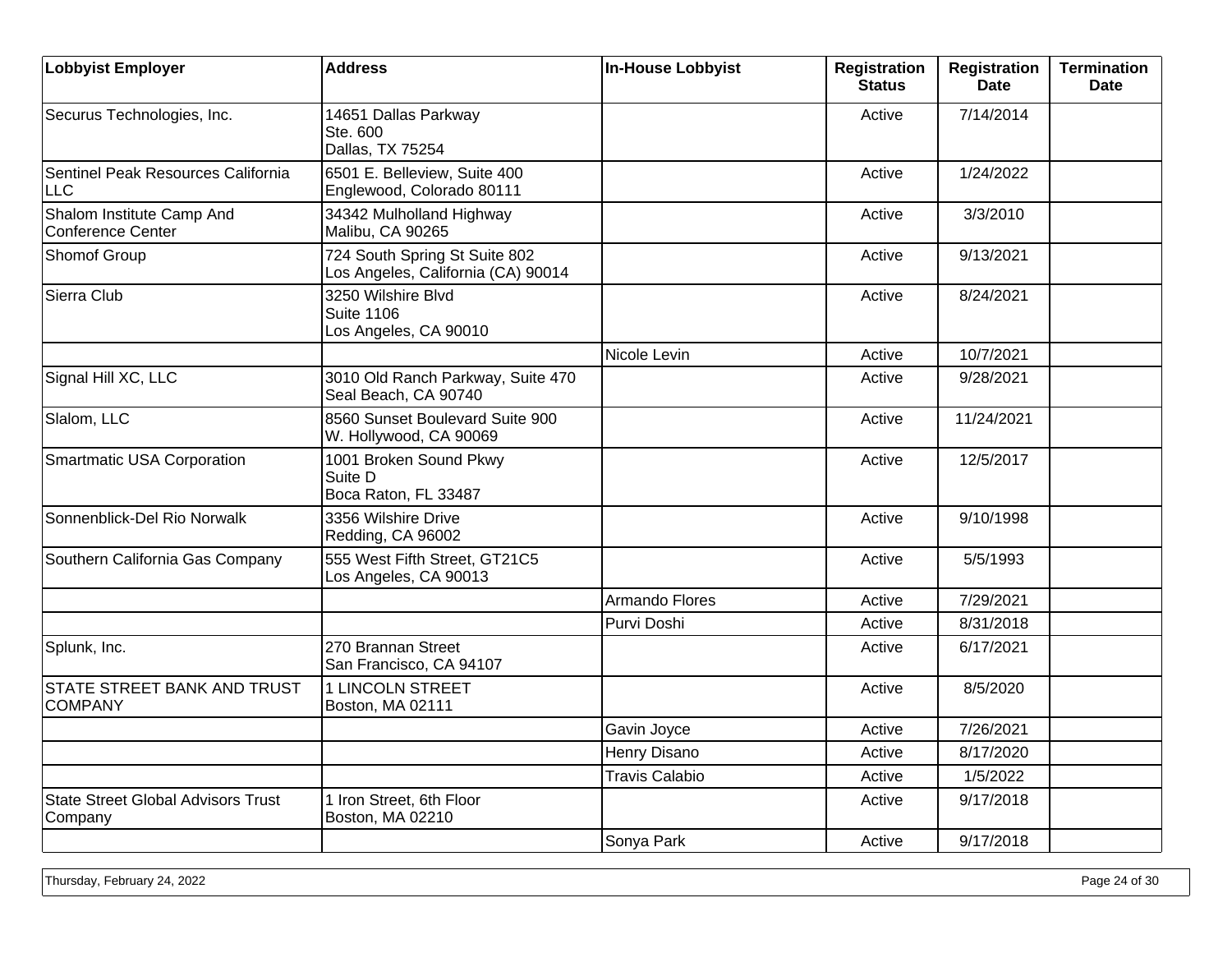| <b>Lobbyist Employer</b>                                                       | <b>Address</b>                                                                    | <b>In-House Lobbyist</b> | <b>Registration</b><br><b>Status</b> | <b>Registration</b><br><b>Date</b> | <b>Termination</b><br><b>Date</b> |
|--------------------------------------------------------------------------------|-----------------------------------------------------------------------------------|--------------------------|--------------------------------------|------------------------------------|-----------------------------------|
| Stepstone Group LP                                                             | 450 Lexington Avenue<br>31St Floor<br>New York, NY 10017                          |                          | Active                               | 4/3/2012                           |                                   |
|                                                                                |                                                                                   | Milbrey Jones            | Active                               | 4/2/2012                           |                                   |
| Stifel, Nicolaus & Co., Inc.                                                   | 515 South Figueroa Street<br>Ste 1800<br>Los Angeles, CA 90071                    |                          | Active                               | 5/7/2003                           |                                   |
|                                                                                |                                                                                   | Jake Campos              | Active                               | 1/6/2020                           |                                   |
| Storm Properties, Inc.                                                         | 23223 Normandie Avenue<br>Torrance, CA 90501                                      |                          | Active                               | 1/27/2017                          |                                   |
| <b>Stripes</b>                                                                 | 402 West 13th Street, 4th Floor<br>New York, NY 10014                             |                          | Active                               | 12/13/2019                         |                                   |
|                                                                                |                                                                                   | Kimberly Carlson         | Active                               | 7/14/2021                          |                                   |
|                                                                                |                                                                                   | Monica Vitoria           | Active                               | 12/13/2019                         |                                   |
| Suburban Water Systems                                                         | 1325 N GRAND AVENUE<br><b>SUITE 100</b><br>Covina, CA 91724                       |                          | Active                               | 8/21/2018                          |                                   |
| Summit Partners, L.P. and its affiliate<br>Summit Partners Credit Advisors, LP | 222 Berkeley Street, 18th Floor<br>Boston, MA 02116                               |                          | Active                               | 6/7/2011                           |                                   |
|                                                                                |                                                                                   | David H. Schiller        | Active                               | 11/3/2016                          |                                   |
|                                                                                |                                                                                   | Ross A. Murphy           | Active                               | 7/8/2020                           |                                   |
|                                                                                |                                                                                   | Yoon Kyung Lee           | Active                               | 4/17/2020                          |                                   |
| Sun Life Capital Management (U.S.)<br>LLC                                      | One Sun Life Executive Park<br>Wellesley Hills, MA 02481-5699                     |                          | Active                               | 5/31/2019                          |                                   |
|                                                                                |                                                                                   | <b>Steve Weiss</b>       | Active                               | 11/3/2021                          |                                   |
|                                                                                |                                                                                   | William C. Adair         | Active                               | 5/31/2019                          |                                   |
| <b>Sutherland Healthcare Solutions</b>                                         | 21061 S Western Ave., Ste. 100<br>Torrance, CA 90501                              |                          | Active                               | 8/20/2014                          |                                   |
| Swedish Match North America LLC                                                | 1021 East Cary Street<br><b>Suite 1600</b><br>Richmond, VA 23219                  |                          | Active                               | 11/19/2018                         |                                   |
| <b>TCD Development, LLC</b>                                                    | 32123 Lindero Canyon Road, Room<br>220<br>Suite 220<br>Westlake Village, CA 91361 |                          | Active                               | 4/29/2019                          |                                   |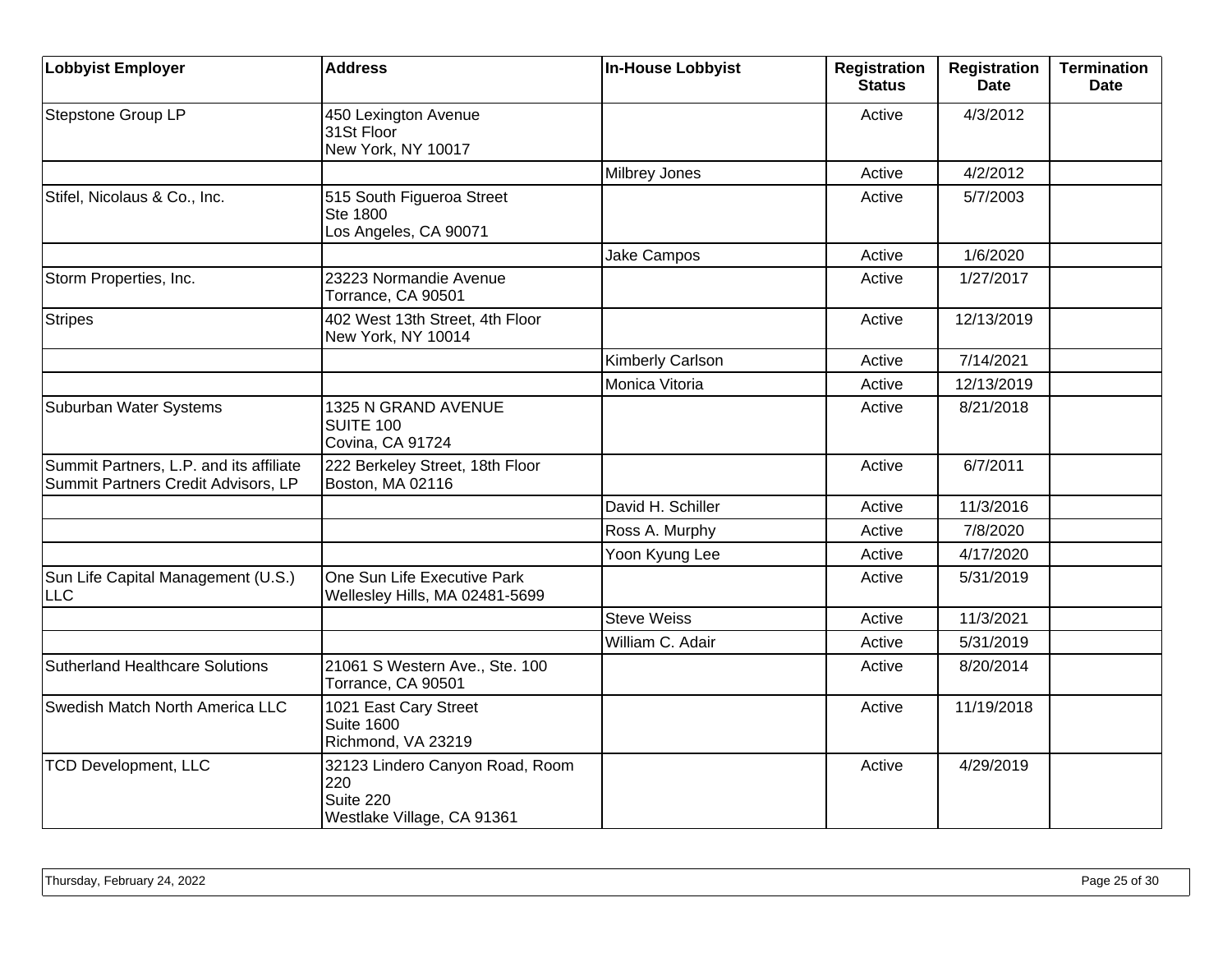| <b>Lobbyist Employer</b>            | <b>Address</b>                                                   | <b>In-House Lobbyist</b>      | <b>Registration</b><br><b>Status</b> | <b>Registration</b><br><b>Date</b> | <b>Termination</b><br><b>Date</b> |
|-------------------------------------|------------------------------------------------------------------|-------------------------------|--------------------------------------|------------------------------------|-----------------------------------|
| TCW, LLC                            | 865 South Figueroa Street, Suite 1800<br>Los Angeles, CA 90017   |                               | Active                               | 1/19/2016                          |                                   |
|                                     |                                                                  | Joseph Carieri                | Active                               | 1/19/2016                          |                                   |
|                                     |                                                                  | Keith Bewick                  | Active                               | 7/29/2021                          |                                   |
|                                     |                                                                  | Mark Romano                   | Active                               | 7/19/2021                          |                                   |
| <b>Teamsters Local 848</b>          | 731 E Arrow Hwy<br>Glendora, California (CA) 91740               |                               | Active                               | 9/27/2021                          |                                   |
| <b>Television City Studios, LLC</b> | 4060 Ince Blvd.<br>Culver City, CA 90232                         |                               | Active                               | 10/10/2019                         |                                   |
| Tesla, Inc                          | 901 Page Ave<br>Fremont, CA 94538                                |                               | Active                               | 11/11/2021                         |                                   |
| The Alliance For Children's Rights  | 3333 Wilshire Blvd.<br>Suite 550<br>Los Angeles, CA 90010        |                               | Active                               | 9/23/2020                          |                                   |
|                                     |                                                                  | David Noble                   | Active                               | 1/20/2021                          |                                   |
|                                     |                                                                  | Sarah Manimalethu             | Active                               | 6/15/2021                          |                                   |
| The G Crew                          | 225 E Broadway, Suite 313D<br>Glendale, CA 91205                 |                               | Active                               | 2/23/2010                          |                                   |
| The Jordan Company                  | 399 Park Avenue<br>30th Floor<br>New York, NY 10022              |                               | Active                               | 10/9/2012                          |                                   |
|                                     |                                                                  | Kristin A. Custar             | Active                               | 10/9/2012                          |                                   |
| The Putnam Advisory Company, LLC    | 100 Federal St<br>Boston, MA 02110                               |                               | Active                               | 1/13/2011                          |                                   |
|                                     |                                                                  | Antoine Nazar De Jaucourt     | Active                               | 10/13/2021                         |                                   |
|                                     |                                                                  | Bonnie Goldsborough Stanfield | Active                               | 2/18/2022                          |                                   |
|                                     |                                                                  | Robert Alan                   | Active                               | 2/21/2022                          |                                   |
| Thoma Bravo, L.P.                   | 150 N. Riverside Plaza<br><b>Suite 2800</b><br>Chicago, IL 60606 |                               | Active                               | 1/5/2016                           |                                   |
|                                     |                                                                  | <b>Elizabeth Yates</b>        | Active                               | 1/9/2017                           |                                   |
|                                     |                                                                  | Jennifer James Alper          | Active                               | 1/6/2016                           |                                   |
| TIGER GLOBAL MANAGEMENT, LLC        | 9 West 57th St. 35th Floor<br>New York, NY 10019                 |                               | Active                               | 6/22/2021                          |                                   |
|                                     |                                                                  | Allison Kestenbaum            | Active                               | 6/22/2021                          |                                   |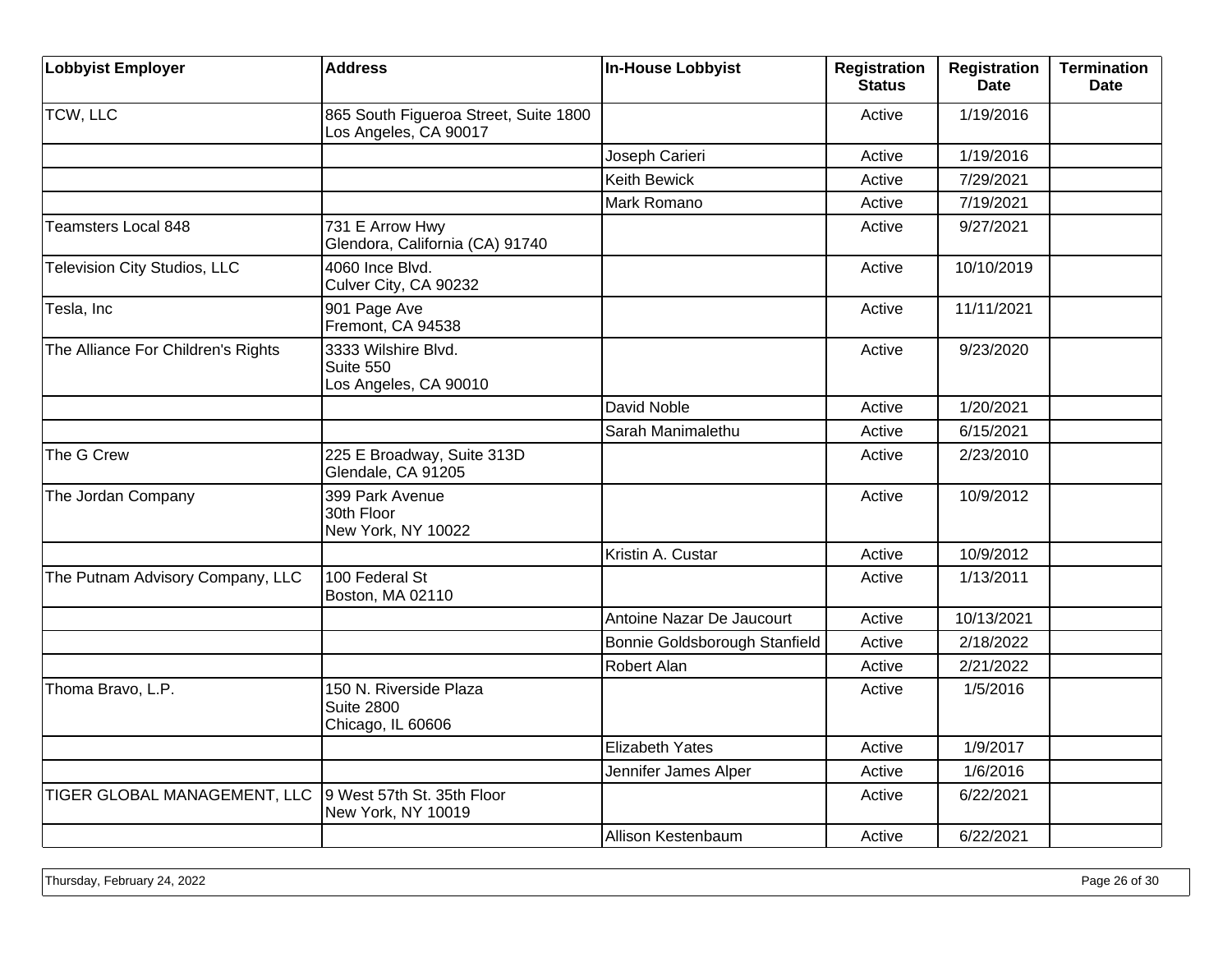| Lobbyist Employer                                  | <b>Address</b>                                                                    | In-House Lobbyist     | <b>Registration</b><br><b>Status</b> | <b>Registration</b><br><b>Date</b> | <b>Termination</b><br><b>Date</b> |
|----------------------------------------------------|-----------------------------------------------------------------------------------|-----------------------|--------------------------------------|------------------------------------|-----------------------------------|
|                                                    |                                                                                   | Paul Sauer            | Active                               | 6/23/2021                          |                                   |
| T-Mobile USA, Inc.                                 | 455 Capitol Mall, Suite 600<br>Sacramento, CA 95814                               |                       | Active                               | 11/12/2019                         |                                   |
|                                                    |                                                                                   | <b>Stacey Gravett</b> | Active                               | 11/12/2019                         |                                   |
| Tony P's Dockside Grille                           | 4445 Admiralty Way<br>Marina Del Rey, CA 90292                                    |                       | Active                               | 11/18/2016                         |                                   |
| Topanga Oasis, LLC                                 | 2049 Century Park East<br><b>Suite 3630</b><br>Los Angeles, California (CA) 90067 |                       | Active                               | 5/1/2020                           |                                   |
| <b>Trammell Crow</b>                               | 2221 Rosecrans Avenue<br>Suite 200<br>El Segundo, CA 90245                        |                       | Active                               | 8/19/2014                          |                                   |
| Transdev North America, Inc.                       | 720 E. Butterfield Road, Suite 300<br>Lombard, IL 60148                           |                       | Active                               | 8/25/2009                          |                                   |
| TRC Solutions, Inc.                                | 21 Griffin Road North<br>Windsor, CT 06095                                        |                       | Active                               | 1/29/2013                          |                                   |
| Troon Golf, L.L.C.                                 | 15044 N. Scottsdale Road, Suite 300<br>Scottsdale, AZ 985254                      |                       | Active                               | 1/26/2022                          |                                   |
| <b>TTSI-Total Transportation Services,</b><br>Inc. | 18735 Ferris Place<br>Rancho Dominguez, CA 90220                                  |                       | Active                               | 1/30/2012                          |                                   |
| <b>Tyler Technologies</b>                          | 1 Tyler Drive<br>Yarmouth, ME 04096                                               |                       | Active                               | 12/14/2020                         |                                   |
| Uber Technologies, Inc. And Affiliates             | 1515 Third Street<br>Suite 400<br>San Francisco, California (CA) 94158            |                       | Active                               | 5/26/2020                          |                                   |
|                                                    |                                                                                   | Ramona Prieto         | Active                               | 6/10/2020                          |                                   |
| <b>UBS Asset Management (Americas)</b><br>Inc.     | 1 N Wacker Drive<br>Chicago, IL 60606                                             |                       | Active                               | 2/10/2016                          |                                   |
|                                                    |                                                                                   | Lisa Higa             | Active                               | 9/9/2021                           |                                   |
|                                                    |                                                                                   | Renee Mcgrail         | Active                               | 9/8/2021                           |                                   |
| <b>UCBA Trade Association</b>                      | 14106 Ventura Blvd #106<br>Los Angeles, CA 91423                                  |                       | Active                               | 7/27/2017                          |                                   |
| United Way Of Greater Los Angeles                  | 1150 S. Olive Street<br>Suite T500<br>Los Angeles, CA 90015                       |                       | Active                               | 8/11/2020                          |                                   |
|                                                    |                                                                                   | Elise Buik            | Active                               | 8/20/2020                          |                                   |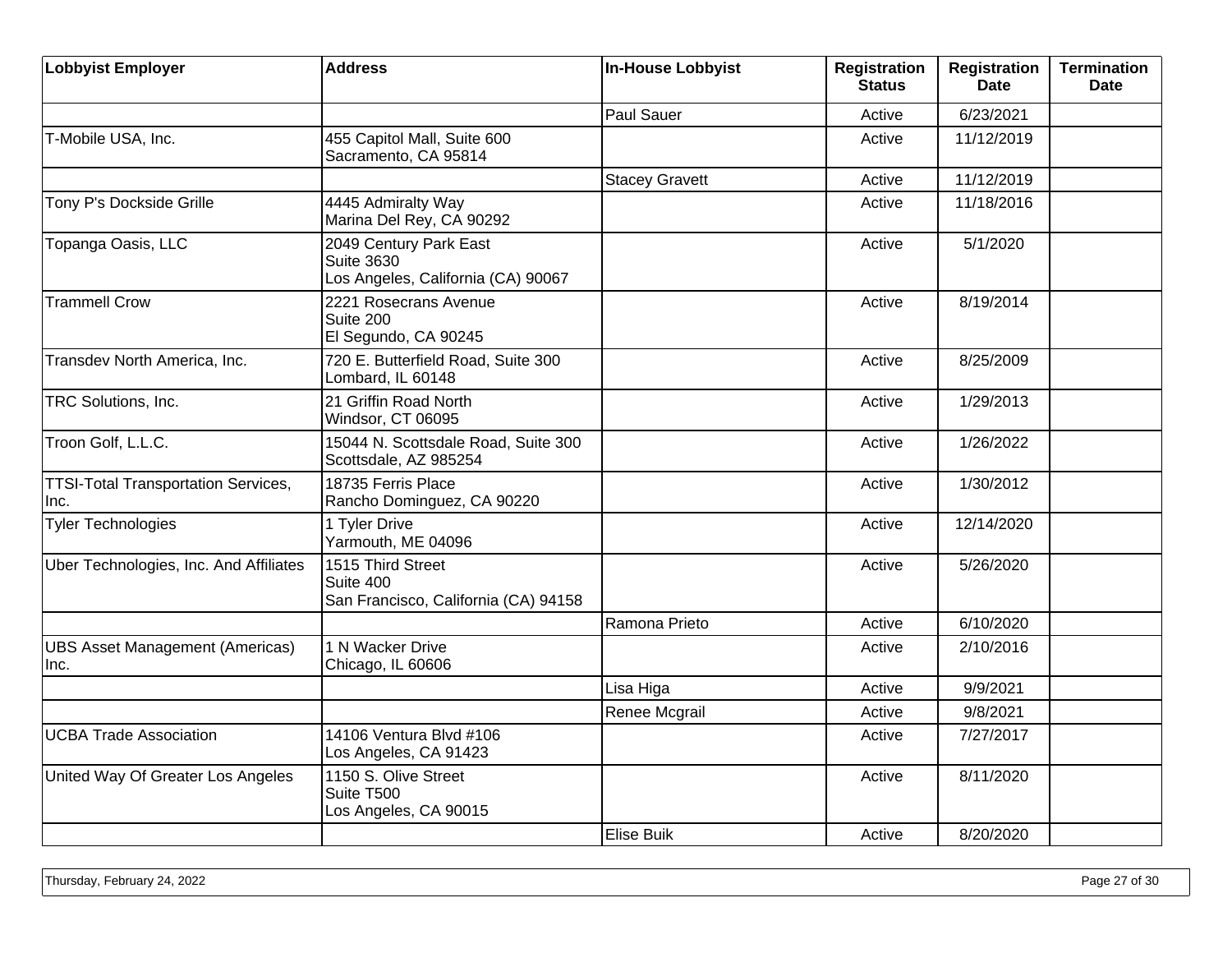| <b>Lobbyist Employer</b>                                 | <b>Address</b>                                                     | In-House Lobbyist     | <b>Registration</b><br><b>Status</b> | <b>Registration</b><br><b>Date</b> | <b>Termination</b><br><b>Date</b> |
|----------------------------------------------------------|--------------------------------------------------------------------|-----------------------|--------------------------------------|------------------------------------|-----------------------------------|
|                                                          |                                                                    | <b>Thomas Newman</b>  | Active                               | 8/11/2020                          |                                   |
| University Of Southern California                        | 1150 S. Olive Street<br><b>Suite 1350</b><br>Los Angeles, CA 90015 |                       | Active                               | 10/30/2013                         |                                   |
|                                                          |                                                                    | David E. Galaviz      | Active                               | 6/8/2018                           |                                   |
| Ungork                                                   | 114 5th Avenue<br>2nd Floor<br>New York, NY 10011                  |                       | Active                               | 6/1/2020                           |                                   |
| Urban Offerings, Inc.                                    | 11400 West Olympic Boulevard<br>Suite 850<br>Los Angeles, CA 90064 |                       | Active                               | 1/21/2020                          |                                   |
| <b>Urban Park Concessionaires</b>                        | 2150 Main Street, Suite 5<br>Red Bluff, CA 96080                   |                       | Pending                              |                                    |                                   |
| Valor Management LLC and its<br>subsidiaries             | 400 Madison Ave. 20th Floor<br>New York, NY 10017                  |                       | Active                               | 9/12/2019                          |                                   |
|                                                          |                                                                    | Alan Pardee           | Active                               | 9/23/2020                          |                                   |
|                                                          |                                                                    | Joseph Haslip         | Active                               | 3/26/2020                          |                                   |
| Verizon                                                  | 15505 Sand Canyon Ave.<br>Irvine, CA 92618                         |                       | Active                               | 1/21/2020                          |                                   |
| Verizon Communications, Inc and its<br><b>Affiliates</b> | 1415 L Street, Suite 1250<br>Sacramento, CA 95814                  |                       | Active                               | 3/18/2019                          |                                   |
| <b>Vessel CA Operations LLC</b>                          | 78 SW 7th Street, 5th Floor<br>Miami, FL 33130                     |                       | Active                               | 11/20/2019                         |                                   |
| Victoria Harris                                          | 2811 Kelton Avenue<br>Los Angeles, CA 90064                        |                       | Active                               | 1/11/2022                          |                                   |
| Vista Equity Partners Management,<br><b>LLC</b>          | 4 Embarcadero Center<br>20th Floor<br>San Francisco, CA 94111      |                       | Active                               | 11/18/2015                         |                                   |
|                                                          |                                                                    | Cheryl Cecchini Leahy | Active                               | 5/10/2019                          |                                   |
|                                                          |                                                                    | <b>Godfrey Gill</b>   | Active                               | 12/3/2019                          |                                   |
|                                                          |                                                                    | <b>Gregory Myers</b>  | Active                               | 5/29/2018                          |                                   |
| VM Mixed Use, LLC                                        | 600 California St., Suite 900<br>San Francisco, CA 94108           |                       | Active                               | 12/22/2021                         |                                   |
| Voya Investment Management Co. LLC 230 Park Avenue       | New York, NY 10169                                                 |                       | Active                               | 2/24/2021                          |                                   |
|                                                          |                                                                    | Ryan Jusko            | Active                               | 3/8/2021                           |                                   |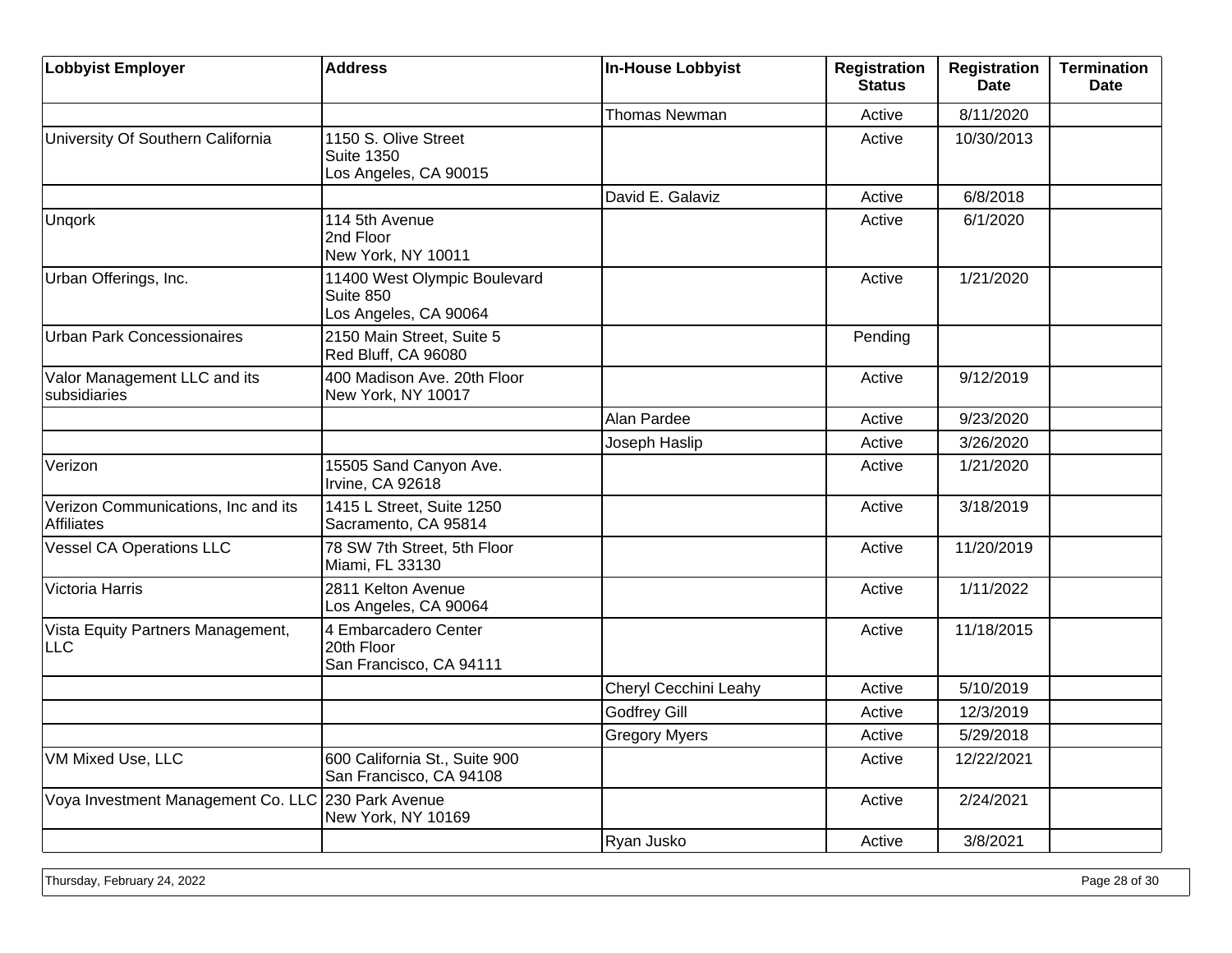| <b>Lobbyist Employer</b>                                              | <b>Address</b>                                                   | <b>In-House Lobbyist</b> | <b>Registration</b><br><b>Status</b> | <b>Registration</b><br>Date | <b>Termination</b><br><b>Date</b> |
|-----------------------------------------------------------------------|------------------------------------------------------------------|--------------------------|--------------------------------------|-----------------------------|-----------------------------------|
| <b>Walt Disney Company</b>                                            | 500 S. Buena Vista St.<br>Burbank, CA 91521                      |                          | Active                               | 5/30/1995                   |                                   |
| Walter J. Company                                                     | 1930 Wilshire Boulevard, Suite 1100<br>Los Angeles, CA 90057     |                          | Active                               | 8/29/2018                   |                                   |
| <b>Warburg Pincus LLC</b>                                             | 450 Lexington Avenue<br>New York, NY 10017                       |                          | Active                               | 8/31/2011                   |                                   |
|                                                                       |                                                                  | Gregory Baecher          | Active                               | 1/27/2014                   |                                   |
|                                                                       |                                                                  | John Shearburn           | Active                               | 1/10/2020                   |                                   |
| <b>Waste Connections</b>                                              | 29201 Henry Mayo Drive<br>Castaic, CA 91355                      |                          | Active                               | 7/16/2014                   |                                   |
| <b>Water Foundation</b>                                               | San Rafael, California (CA) 94901                                |                          | Active                               | 6/6/2017                    |                                   |
|                                                                       |                                                                  | <b>Alex Paxton</b>       | Active                               | 6/8/2017                    |                                   |
| Water Replenishment Dist. of So. Calif.                               | 4040 Paramount Blvd.<br>Lakewood, CA 90712                       |                          | Active                               | 6/17/1996                   |                                   |
| <b>Webcor Builders</b>                                                | 1751 Harbor Bay Parkway, Suite 200<br>Alameda, CA 94502          |                          | Active                               | 7/13/2021                   |                                   |
| West LA Commons, LLC                                                  | 2050 Main Street, Suite 1200<br>Irvine, CA 92614                 |                          | Active                               | 2/23/2021                   |                                   |
| <b>Western Manufactered Housing</b><br><b>Communities Association</b> | 455 Capitol Mall<br>#800<br>Sacramento, CA 95814                 |                          | Active                               | 1/13/2016                   |                                   |
| Westport Construction, Inc.                                           | 125 W. Maple Ave.<br>Monrovia, CA 91016                          |                          | Active                               | 1/14/2021                   |                                   |
| White Oak Global Advisors, LLC                                        | 3 Embarcadero Ctr Suite 550<br>San Francisco, CA 94111           |                          | Active                               | 3/28/2013                   |                                   |
|                                                                       |                                                                  | Andre Hakkak             | Active                               | 5/24/2019                   |                                   |
|                                                                       |                                                                  | <b>Teresa Cutter</b>     | Active                               | 5/24/2019                   |                                   |
| Whitebox Advisors LLC and its<br><b>Affiliates</b>                    | 3033 Excelsior Blvd.<br>Suite 500<br>Minneapolis, MN 55416       |                          | Active                               | 10/17/2017                  |                                   |
|                                                                       |                                                                  | Robert L. Sachs          | Active                               | 10/20/2017                  |                                   |
| <b>Williams Homes</b>                                                 | 21080 Centre Pointe Pkwy.<br>Santa Clarita, CA 91350             |                          | Active                               | 4/13/2021                   |                                   |
| Windward Yacht Center                                                 | 310 N. Westlake Blvd.<br>Suite 220<br>Westlake Village, CA 91362 |                          | Active                               | 4/30/2020                   |                                   |